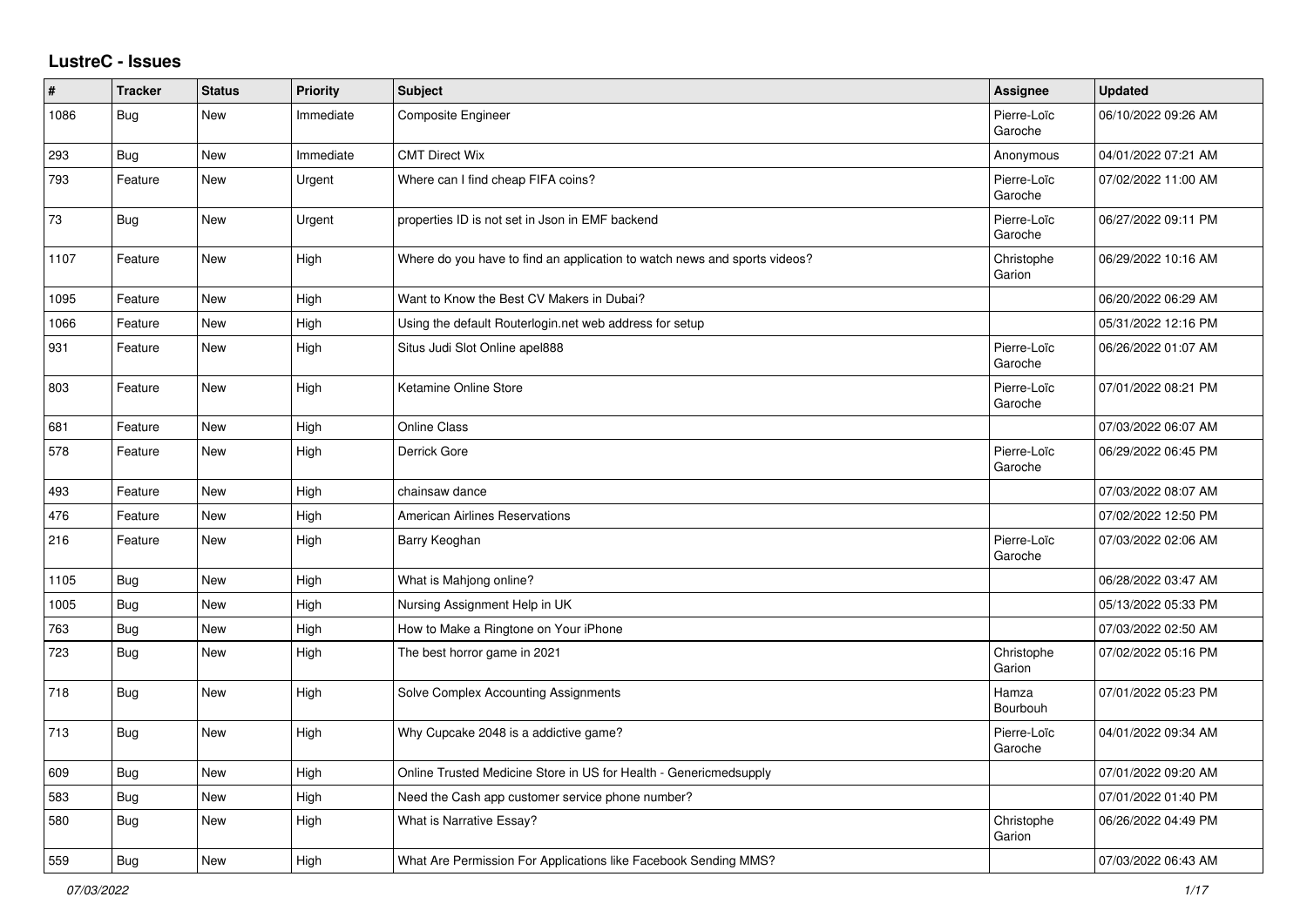| $\vert$ # | <b>Tracker</b> | <b>Status</b> | <b>Priority</b> | <b>Subject</b>                                                           | <b>Assignee</b>        | <b>Updated</b>      |
|-----------|----------------|---------------|-----------------|--------------------------------------------------------------------------|------------------------|---------------------|
| 279       | <b>Bug</b>     | New           | High            | What is an essential feature of an internal communications app?          |                        | 07/03/2022 06:34 AM |
| 273       | <b>Bug</b>     | <b>New</b>    | High            | assignment help online                                                   |                        | 04/01/2022 08:17 AM |
| 152       | Bug            | New           | High            | professional bridal makeup artist                                        | Christophe<br>Garion   | 06/26/2022 05:44 PM |
| 96        | Bug            | Resolved      | High            | Lustrec installation failed                                              | Pierre-Loïc<br>Garoche | 04/01/2022 08:11 AM |
| 92        | Bug            | New           | High            | expression should have been normalized in EMF backend                    | Pierre-Loïc<br>Garoche | 07/03/2022 05:20 AM |
| 1140      | Feature        | <b>New</b>    | Normal          | GTA San Andreas Mod Apk                                                  |                        | 07/02/2022 04:59 AM |
| 1139      | Feature        | <b>New</b>    | Normal          | GTA San Andreas Mod Apk                                                  |                        | 07/02/2022 04:58 AM |
| 1138      | Feature        | New           | Normal          | GTA San Andreas Mod Apk                                                  |                        | 07/02/2022 04:56 AM |
| 1109      | Feature        | New           | Normal          | Six Guns Mod Apk Answers Your Questions                                  | Christophe<br>Garion   | 06/26/2022 09:12 AM |
| 1099      | Feature        | <b>New</b>    | Normal          | Whatsapp Plus - A New Way Of Communicating                               |                        | 06/28/2022 07:57 AM |
| 1085      | Feature        | New           | Normal          | dcvghdcc asgdvgd dveduqwv ajdhvwd                                        |                        | 06/09/2022 03:46 PM |
| 1081      | Feature        | New           | Normal          | drift boss- the best driftitng game                                      |                        | 06/15/2022 05:56 AM |
| 1070      | Feature        | New           | Normal          | <b>Tableau Consulting Expertise</b>                                      |                        | 06/09/2022 11:50 AM |
| 1056      | Feature        | New           | Normal          | Online Class Issues                                                      |                        | 05/28/2022 12:44 AM |
| 1050      | Feature        | New           | Normal          | Best Smart Phone Repair in Delhi                                         |                        | 05/25/2022 10:33 AM |
| 1049      | Feature        | New           | Normal          | IT Software Company In Delhi                                             |                        | 05/27/2022 05:24 AM |
| 1037      | Feature        | New           | Normal          | 1p lsd                                                                   | Christophe<br>Garion   | 05/19/2022 05:25 AM |
| 1017      | Feature        | New           | Normal          | fleeing the complex                                                      | Hamza<br>Bourbouh      | 05/13/2022 06:33 AM |
| 995       | Feature        | New           | Normal          | "ij.start canon                                                          |                        | 06/27/2022 01:29 PM |
| 994       | Feature        | New           | Normal          | Cricut.com/setup                                                         |                        | 06/26/2022 02:00 AM |
| 973       | Feature        | New           | Normal          | Free NFL Streaming Sites                                                 |                        | 06/28/2022 06:27 AM |
| 968       | Feature        | New           | Normal          | watch nfl online free live streaming                                     |                        | 06/25/2022 11:52 PM |
| 967       | Feature        | New           | Normal          | stream live nfl games free online                                        |                        | 06/26/2022 10:09 AM |
| 963       | Feature        | New           | Normal          | Why I am not getting cool cash app card designs- call experts            |                        | 06/26/2022 07:52 AM |
| 960       | Feature        | New           | Normal          | Zooming Instagram Picture In Full HD                                     | Pierre-Loïc<br>Garoche | 06/26/2022 07:18 AM |
| 944       | Feature        | New           | Normal          | Canon.com/ijsetup                                                        |                        | 06/27/2022 09:46 AM |
| 927       | Feature        | New           | Normal          | What Is The Right Way To Troubleshoot Cash App Transfer Failed Problems? |                        | 04/12/2022 05:54 AM |
| 919       | Feature        | New           | Normal          | How can I check my Cash App card balance by dialing a number?            |                        | 04/10/2022 09:07 AM |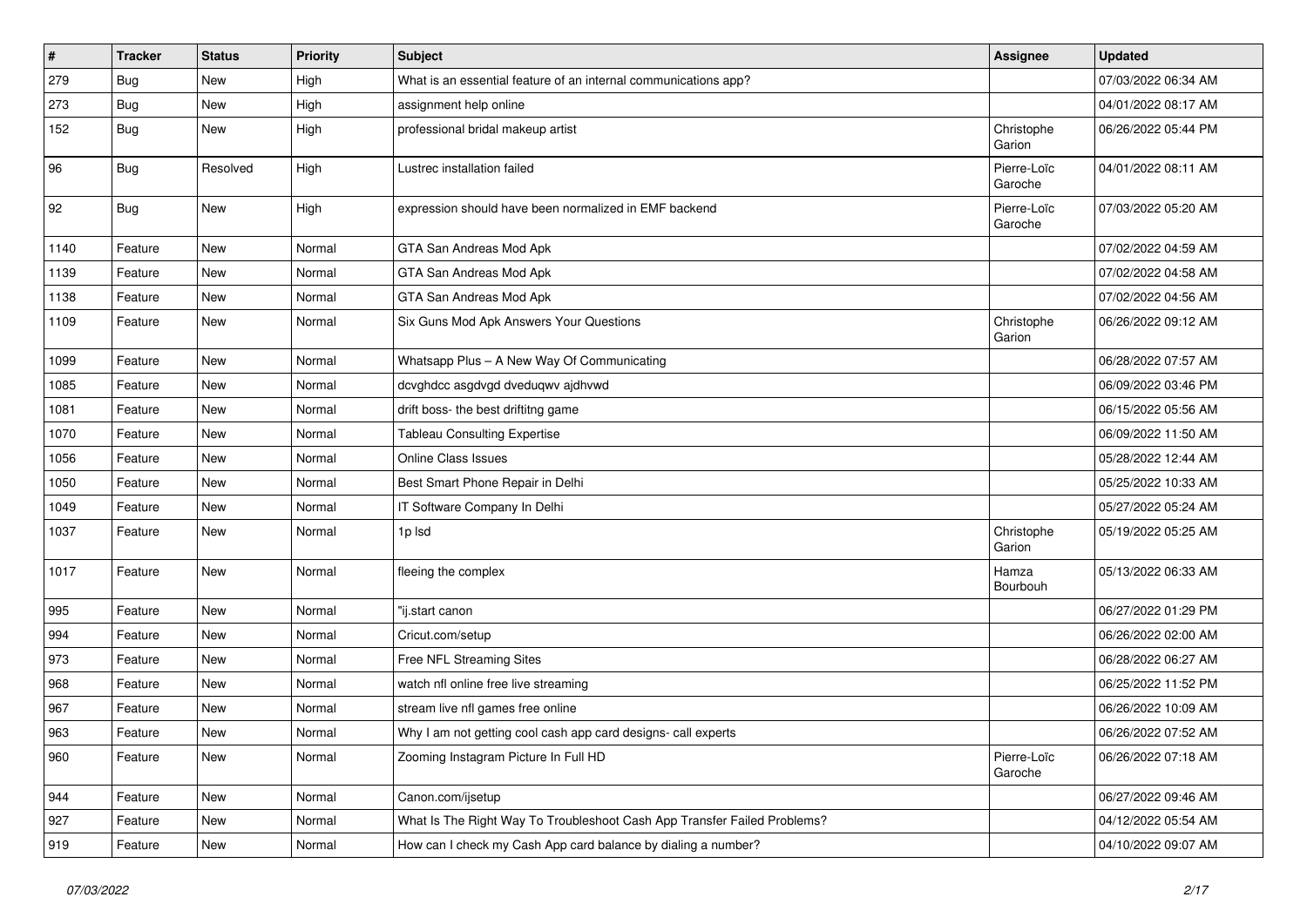| $\vert$ # | <b>Tracker</b> | <b>Status</b> | <b>Priority</b> | <b>Subject</b>                                                       | <b>Assignee</b>        | <b>Updated</b>      |
|-----------|----------------|---------------|-----------------|----------------------------------------------------------------------|------------------------|---------------------|
| 904       | Feature        | New           | Normal          | Laora seeck                                                          |                        | 04/20/2022 11:54 AM |
| 903       | Feature        | New           | Normal          | Good game                                                            |                        | 04/11/2022 08:39 AM |
| 902       | Feature        | New           | Normal          | salo717                                                              |                        | 05/18/2022 10:35 AM |
| 901       | Feature        | New           | Normal          | good game ever                                                       |                        | 07/02/2022 11:59 PM |
| 900       | Feature        | New           | Normal          | good game ever                                                       |                        | 04/02/2022 11:59 AM |
| 899       | Feature        | New           | Normal          | Application of Optical Fiber Gyroscope                               | Christophe<br>Garion   | 04/02/2022 11:23 AM |
| 896       | Feature        | New           | Normal          | Application of North Finder in Mining Industry                       | Xavier Thirioux        | 04/01/2022 09:49 AM |
| 894       | Feature        | New           | Normal          | Need phd dissertation help in UK                                     |                        | 05/30/2022 12:29 PM |
| 879       | Feature        | New           | Normal          | Best Garage Door Repair in Massachusetts                             |                        | 04/01/2022 09:16 AM |
| 877       | Feature        | New           | Normal          | <b>Exness Broker Review</b>                                          |                        | 04/01/2022 09:12 AM |
| 868       | Feature        | New           | Normal          | What Is the Role of a Graphic Designer?                              | Pierre-Loïc<br>Garoche | 04/01/2022 09:12 AM |
| 866       | Feature        | New           | Normal          | Northern Ireland Dissertation Writing Service                        | Pierre-Loïc<br>Garoche | 04/01/2022 09:12 AM |
| 848       | Feature        | New           | Normal          | <b>Online Classes Assistance</b>                                     |                        | 04/01/2022 08:57 AM |
| 847       | Feature        | New           | Normal          | Canon.com/ijsetup                                                    |                        | 04/01/2022 09:08 AM |
| 846       | Feature        | New           | Normal          | ij.start canon                                                       |                        | 04/01/2022 08:58 AM |
| 845       | Feature        | New           | Normal          | canon.com/ijsetup                                                    |                        | 04/01/2022 08:58 AM |
| 824       | Feature        | New           | Normal          | How to watch Fox News on my Smart TV or similar devices?             | Pierre-Loïc<br>Garoche | 06/27/2022 08:32 PM |
| 823       | Feature        | New           | Normal          | How much does Disney Plus cost?                                      | Pierre-Loïc<br>Garoche | 06/27/2022 04:05 AM |
| 813       | Feature        | New           | Normal          | Canon.com/ijsetup                                                    |                        | 06/28/2022 05:15 PM |
| 812       | Feature        | New           | Normal          | canon.com/ijsetup                                                    |                        | 07/03/2022 12:18 AM |
| 810       | Feature        | New           | Normal          | how to remove viruses from a phone                                   |                        | 06/30/2022 03:49 PM |
| 806       | Feature        | New           | Normal          | Go everywhere thanks to mapquest driving directions                  |                        | 07/03/2022 01:42 AM |
| 794       | Feature        | New           | Normal          | Safe place to buy fifa coins                                         |                        | 07/02/2022 06:57 AM |
| 779       | Feature        | New           | Normal          | Latest Whatsapp groups for Teens                                     | Pierre-Loïc<br>Garoche | 07/03/2022 06:25 AM |
| 756       | Feature        | New           | Normal          | Your one-stop destination for the thesis writing service             |                        | 06/27/2022 05:46 PM |
| 740       | Feature        | New           | Normal          | Online Thesis Help USA                                               |                        | 07/02/2022 03:17 PM |
| 725       | Feature        | New           | Normal          | What are memo writing services design                                |                        | 07/03/2022 03:19 AM |
| 698       | Feature        | New           | Normal          | Connect with cash app representative to ask about cash app flip scam |                        | 06/26/2022 11:24 AM |
| 693       | Feature        | New           | Normal          | How To Get My Money Back From The Cash App To Your Wallet?           |                        | 07/02/2022 01:40 PM |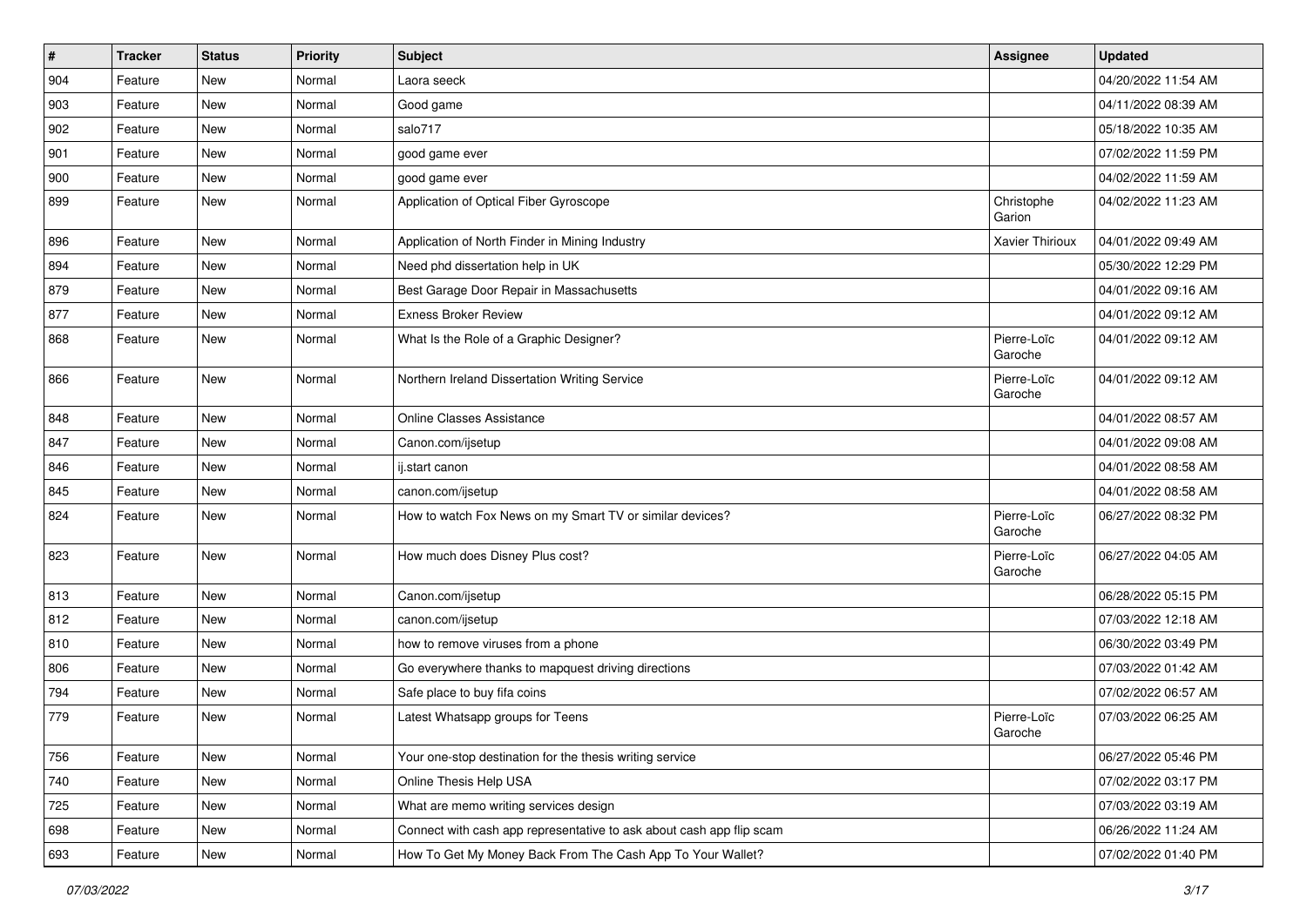| $\sharp$ | <b>Tracker</b> | <b>Status</b> | <b>Priority</b> | <b>Subject</b>                                                            | <b>Assignee</b>        | <b>Updated</b>      |
|----------|----------------|---------------|-----------------|---------------------------------------------------------------------------|------------------------|---------------------|
| 683      | Feature        | New           | Normal          | Game creation                                                             |                        | 07/01/2022 02:36 AM |
| 680      | Feature        | New           | Normal          | Word Jewels 2                                                             |                        | 07/03/2022 07:57 AM |
| 669      | Feature        | New           | Normal          | Nursing Assignment Help                                                   |                        | 07/02/2022 05:58 PM |
| 665      | Feature        | New           | Normal          | Look for a dedicated help with finance assignment                         |                        | 07/01/2022 07:46 PM |
| 654      | Feature        | New           | Normal          | Peach Health Benefits                                                     |                        | 07/02/2022 05:52 AM |
| 649      | Feature        | New           | Normal          | Pear Health Benefits                                                      |                        | 06/28/2022 08:04 AM |
| 648      | Feature        | New           | Normal          | <b>Plum Health Benefits</b>                                               |                        | 07/02/2022 01:06 PM |
| 647      | Feature        | New           | Normal          | <b>Cranberry Health Benefits</b>                                          |                        | 07/02/2022 10:13 AM |
| 646      | Feature        | New           | Normal          | Collaborative Research Group                                              |                        | 06/29/2022 09:46 AM |
| 637      | Feature        | New           | Normal          | Why do the Outlook rules not work in my account?                          |                        | 07/02/2022 06:55 AM |
| 611      | Feature        | New           | Normal          | Buy All Modafinil & Armodafinil Tablets @Buy Modafinil US                 |                        | 07/02/2022 06:37 AM |
| 610      | Feature        | New           | Normal          | CheapestMedsShop 100% Safe Medicines Online in USA UK & AUS.              |                        | 07/02/2022 05:31 AM |
| 608      | Feature        | New           | Normal          | How To Do Hotmail Password Reset Without Phone Number?                    |                        | 06/28/2022 07:39 AM |
| 606      | Feature        | New           | Normal          | Play unblocked cookie crush 3                                             | Pierre-Loïc<br>Garoche | 07/02/2022 08:15 PM |
| 605      | Feature        | New           | Normal          | What will the future of logo design be like?                              |                        | 07/02/2022 09:01 AM |
| 594      | Feature        | New           | Normal          | How does research proposal help online make it easy for me?               |                        | 07/02/2022 03:15 PM |
| 572      | Feature        | New           | Normal          | New features of WhatsApp Plus on Android phones                           | Pierre-Loïc<br>Garoche | 06/29/2022 04:10 PM |
| 558      | Feature        | New           | Normal          | Stunning Classic Sofas                                                    |                        | 07/03/2022 03:52 AM |
| 557      | Feature        | New           | Normal          | <b>Business Law Assignment Help</b>                                       |                        | 07/03/2022 06:40 AM |
| 552      | Feature        | New           | Normal          | Radio rfm and the benefits of radio rfm                                   |                        | 07/03/2022 12:38 AM |
| 546      | Feature        | New           | Normal          | Quickbooks Error                                                          |                        | 07/03/2022 02:21 AM |
| 545      | Feature        | New           | Normal          | Best Canvas Print Company                                                 |                        | 06/30/2022 05:39 PM |
| 543      | Feature        | New           | Normal          | Get tech assistance with customer support on ATT Yahoo email login issue. |                        | 07/01/2022 11:47 PM |
| 527      | Feature        | New           | Normal          | My Teachers                                                               |                        | 07/03/2022 02:50 AM |
| 522      | Feature        | New           | Normal          | Can You Check App Limits, If Cash app won't let me send money?            |                        | 07/02/2022 01:00 AM |
| 521      | Feature        | New           | Normal          | Check out the Cash app Card balance for an overdraft.                     | Pierre-Loïc<br>Garoche | 07/03/2022 07:51 AM |
| 511      | Feature        | New           | Normal          | Fashion                                                                   | Anonymous              | 06/30/2022 09:26 PM |
| 510      | Feature        | New           | Normal          | Fashion                                                                   | Anonymous              | 07/03/2022 07:04 AM |
| 509      | Feature        | New           | Normal          | Fashion                                                                   | Anonymous              | 07/03/2022 04:58 AM |
| 499      | Feature        | New           | Normal          | Discover The Premium Features Of Spotify Mod Apk                          |                        | 07/03/2022 06:51 AM |
| 491      | Feature        | New           | Normal          | Automatically download and paste Reddit wallpapers into Windows           |                        | 07/03/2022 03:11 AM |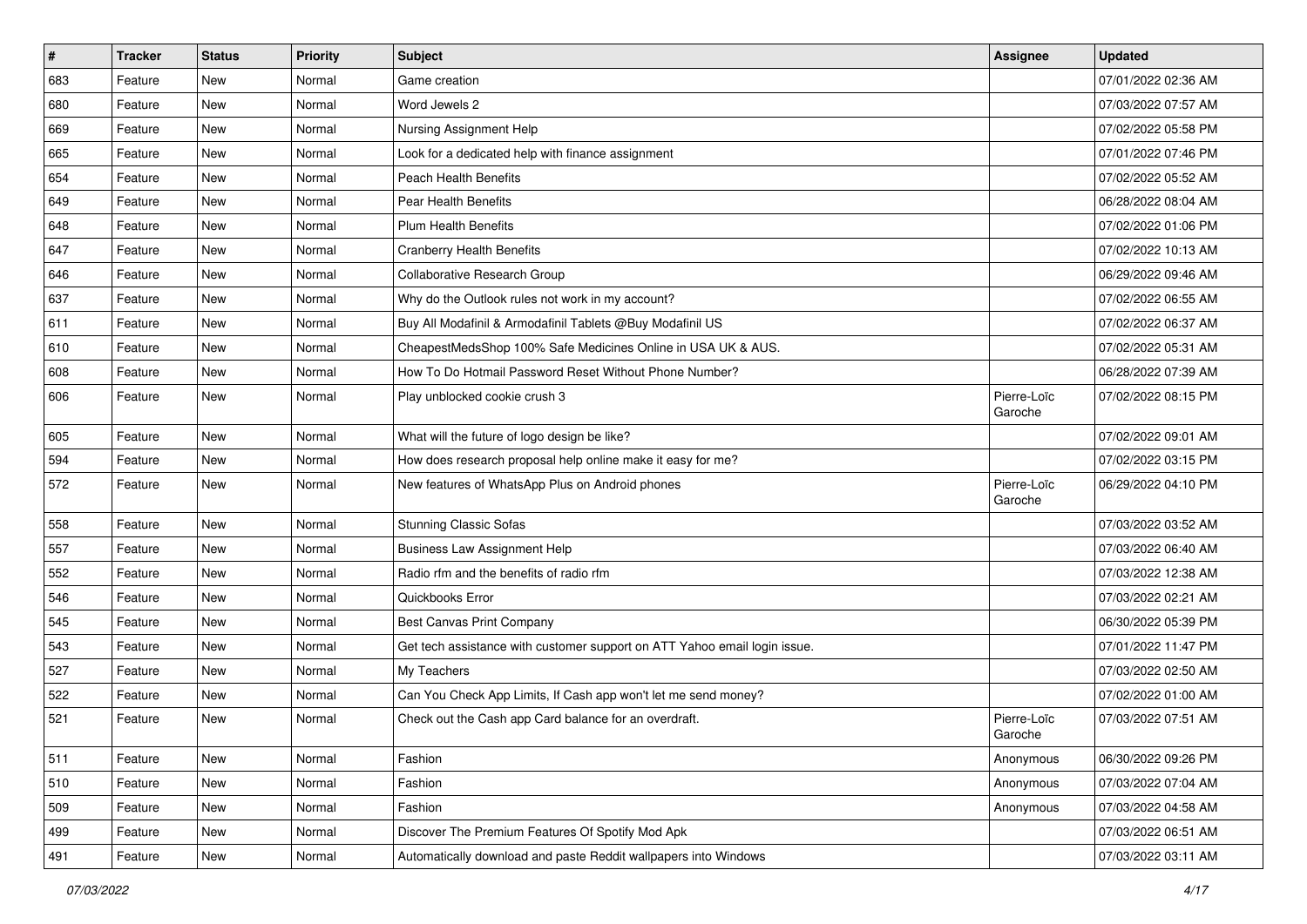| $\sharp$ | <b>Tracker</b> | <b>Status</b> | <b>Priority</b> | Subject                                                         | <b>Assignee</b>        | <b>Updated</b>      |
|----------|----------------|---------------|-----------------|-----------------------------------------------------------------|------------------------|---------------------|
| 478      | Feature        | New           | Normal          | Is it safe to install third-party WhatsApp GB?                  |                        | 07/03/2022 04:48 AM |
| 281      | Feature        | New           | Normal          | what are the types of Ringtones?                                | Anonymous              | 07/03/2022 04:26 AM |
| 277      | Feature        | New           | Normal          | Nike Dunks Replica                                              |                        | 04/01/2022 08:19 AM |
| 276      | Feature        | New           | Normal          | Nike Dunks Replica                                              |                        | 04/01/2022 08:19 AM |
| 272      | Feature        | New           | Normal          | Fashion                                                         |                        | 06/27/2022 03:53 PM |
| 271      | Feature        | New           | Normal          | Fashion                                                         |                        | 07/02/2022 01:43 PM |
| 263      | Feature        | New           | Normal          | Wrecked Car Is Nothing But A Worthless                          | Pierre-Loïc<br>Garoche | 07/02/2022 11:40 PM |
| 255      | Feature        | New           | Normal          | best doctor for psoriasis                                       |                        | 07/03/2022 01:06 AM |
| 254      | Feature        | New           | Normal          | best ayurvedic treatment for psoriasis                          |                        | 04/01/2022 08:13 AM |
| 243      | Feature        | New           | Normal          | Reconstruir la pandilla de la mafia en Gangstar Vegas MOD APK   |                        | 07/03/2022 06:05 AM |
| 242      | Feature        | New           | Normal          | Descripción de Torque Pro MOD APK para Android                  |                        | 07/02/2022 09:29 PM |
| 241      | Feature        | New           | Normal          | How to get a complete solution of Big Ideas Math Answers?       |                        | 04/01/2022 08:15 AM |
| 240      | Feature        | New           | Normal          | Juego interesante de Dragon Ball Legends MOD APK                |                        | 07/02/2022 06:27 AM |
| 237      | Feature        | New           | Normal          | HP Printer Assistant Software   Download & Install HP Assistant |                        | 07/02/2022 08:14 AM |
| 229      | Feature        | New           | Normal          | How To Delete Cash App Account? - Check Out the Steps In Detail |                        | 06/28/2022 07:06 PM |
| 224      | Feature        | New           | Normal          | Instant Personal Loan                                           | Pierre-Loïc<br>Garoche | 06/28/2022 04:40 PM |
| 220      | Feature        | New           | Normal          | essay writing services                                          |                        | 06/26/2022 04:55 PM |
| 214      | Feature        | New           | Normal          | Five Christmas Apps For Apple Users                             |                        | 07/02/2022 08:23 PM |
| 212      | Feature        | New           | Normal          | How good is the market for gaming mobile apps at the moment?    |                        | 05/17/2022 11:09 AM |
| 204      | Feature        | New           | Normal          | New Car Tyres                                                   |                        | 04/01/2022 08:40 AM |
| 186      | Feature        | New           | Normal          | homoeobazaar                                                    |                        | 06/28/2022 04:29 PM |
| 180      | Feature        | New           | Normal          | homoeobazaar                                                    |                        | 07/03/2022 06:30 AM |
| 177      | Feature        | New           | Normal          | HD lace silky straight human hair wig                           |                        | 04/01/2022 08:41 AM |
| 175      | Feature        | New           | Normal          | All About Cash App Transfer Fail Problems                       |                        | 07/03/2022 06:29 AM |
| 174      | Feature        | New           | Normal          | Digital Marketing Philadelphia                                  |                        | 07/02/2022 07:15 AM |
| 173      | Feature        | <b>New</b>    | Normal          | private limited company registration                            |                        | 07/02/2022 04:39 PM |
| 172      | Feature        | New           | Normal          | pgdm colleges in bangalore                                      |                        | 06/30/2022 09:28 AM |
| 171      | Feature        | New           | Normal          | loan management system                                          |                        | 07/02/2022 03:16 PM |
| 170      | Feature        | New           | Normal          | top mba colleges in bangalore                                   |                        | 07/02/2022 06:39 AM |
| 151      | Feature        | New           | Normal          | Law Essay Writing Service - Assignments Planet                  |                        | 07/02/2022 06:37 PM |
| 142      | Feature        | New           | Normal          | About ashimary hair                                             |                        | 07/01/2022 10:53 PM |
| 141      | Feature        | New           | Normal          | Something about jerry curly                                     |                        | 07/02/2022 10:58 PM |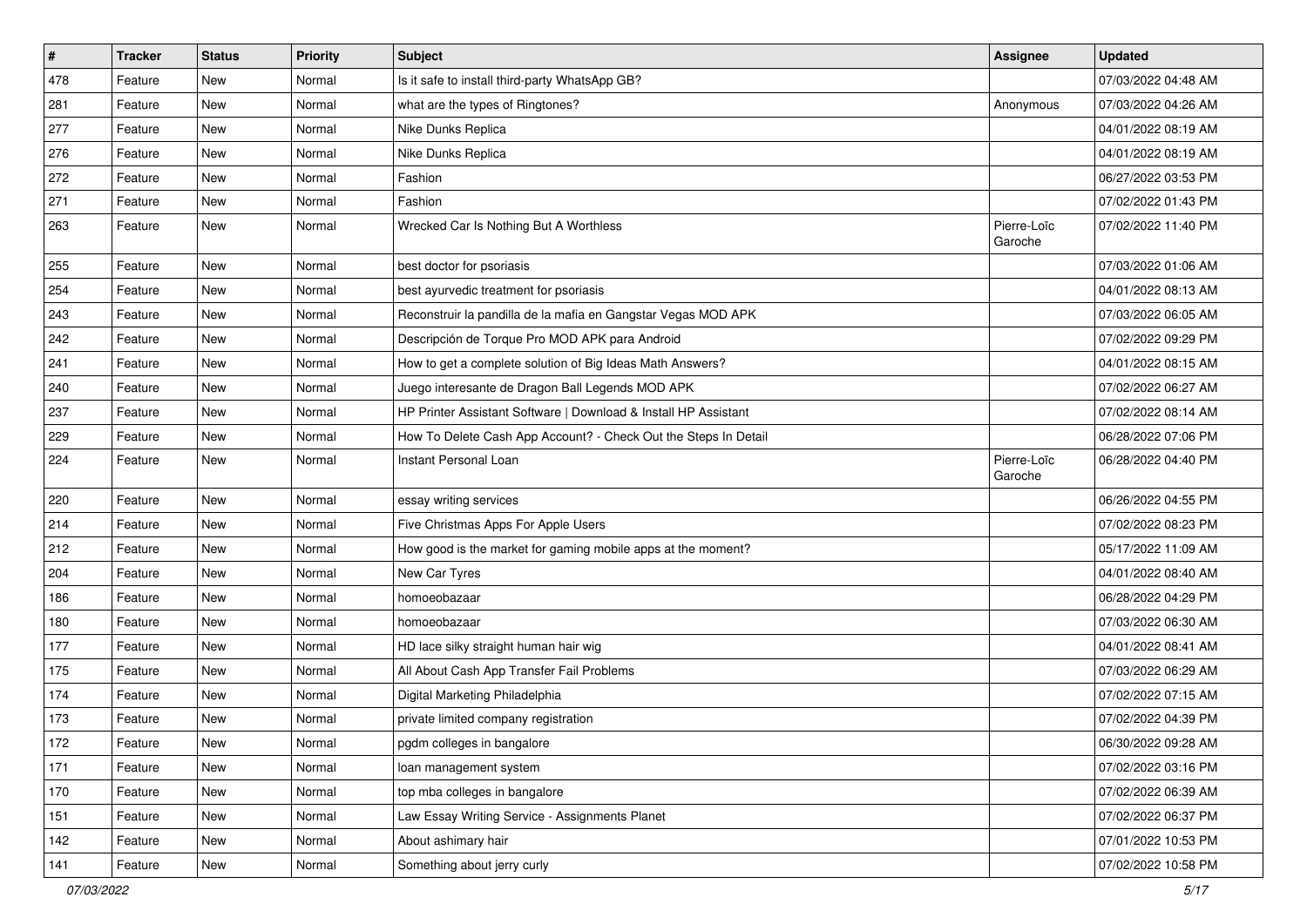| $\vert$ # | Tracker    | <b>Status</b> | <b>Priority</b> | <b>Subject</b>                                                                                                                                           | <b>Assignee</b>        | <b>Updated</b>      |
|-----------|------------|---------------|-----------------|----------------------------------------------------------------------------------------------------------------------------------------------------------|------------------------|---------------------|
| 127       | Feature    | New           | Normal          | replica af1                                                                                                                                              |                        | 04/01/2022 07:55 AM |
| 126       | Feature    | New           | Normal          | Stussy Air Force 1 replica                                                                                                                               |                        | 07/02/2022 08:21 PM |
| 63        | Feature    | New           | Normal          | Skip normalization step in mutation generation if it possible                                                                                            | Pierre-Loïc<br>Garoche | 07/03/2022 02:50 AM |
| 1137      | Bug        | <b>New</b>    | Normal          | Professional report                                                                                                                                      |                        | 07/01/2022 05:19 PM |
| 1136      | Bug        | New           | Normal          | Can I Talk To A Live Person At Facebook? Clarify Concerns Effectively                                                                                    |                        | 07/01/2022 08:10 AM |
| 1135      | Bug        | New           | Normal          | How to word games - 5 letter words                                                                                                                       |                        | 07/01/2022 05:52 AM |
| 1134      | Bug        | New           | Normal          | Is WhatsApp Aero Worth Downloading?                                                                                                                      |                        | 07/01/2022 04:03 AM |
| 1133      | <b>Bug</b> | New           | Normal          | Flagle, what is it?                                                                                                                                      |                        | 06/30/2022 10:37 AM |
| 1132      | Bug        | <b>New</b>    | Normal          | Registration process on Huobi                                                                                                                            |                        | 06/30/2022 05:10 AM |
| 1131      | <b>Bug</b> | New           | Normal          | Calculatrice Forex pour calculer les paramètres de la copie des transactions                                                                             |                        | 06/29/2022 07:24 PM |
| 1129      | Bug        | New           | Normal          | how to enable direct deposit on cash app?                                                                                                                |                        | 06/28/2022 10:44 AM |
| 1128      | Bug        | New           | Normal          | cvjvfbdi                                                                                                                                                 | Hamza<br>Bourbouh      | 06/27/2022 01:52 PM |
| 1127      | Bug        | <b>New</b>    | Normal          | Is there any support to find Google Feud answers?                                                                                                        |                        | 06/27/2022 04:27 AM |
| 1126      | Bug        | New           | Normal          | 1PLSD                                                                                                                                                    |                        | 06/25/2022 09:36 AM |
| 1125      | Bug        | New           | Normal          | What is Wordscapes?                                                                                                                                      |                        | 06/24/2022 09:05 AM |
| 1124      | Bug        | New           | Normal          | Cookie clicker unblocked                                                                                                                                 |                        | 06/24/2022 05:14 AM |
| 1123      | <b>Bug</b> | New           | Normal          | Where To Watch FIFA World Cup 2022                                                                                                                       |                        | 06/24/2022 03:51 AM |
| 1122      | Bug        | <b>New</b>    | Normal          | Count the number of words on the Microsoft Word application in the phone                                                                                 |                        | 06/23/2022 04:19 AM |
| 1121      | Bug        | New           | Normal          | LustreC do not run                                                                                                                                       |                        | 06/22/2022 08:43 AM |
| 1120      | Bug        | New           | Normal          | Summary of 5 best coloring apps on phones                                                                                                                |                        | 06/26/2022 11:32 AM |
| 1119      | Bug        | <b>New</b>    | Normal          | Klondike Solitaire                                                                                                                                       |                        | 06/27/2022 03:00 PM |
| 1118      | Bug        | New           | Normal          | <b>Gameplay Minecraft</b>                                                                                                                                |                        | 06/27/2022 10:33 AM |
| 1117      | Bug        | New           | Normal          | Equal Words - Word search game for PC and Windows Phone                                                                                                  |                        | 06/29/2022 04:58 AM |
| 1116      | Bug        | New           | Normal          | ipTV smarts pro                                                                                                                                          |                        | 06/29/2022 09:27 AM |
| 1115      | <b>Bug</b> | New           | Normal          | How to access your saved favorite Tiktok                                                                                                                 |                        | 06/28/2022 03:59 PM |
| 1114      | Bug        | New           | Normal          | To control the car, all you must do is click to go left or right and release the button to go straight.                                                  |                        | 06/29/2022 09:05 AM |
| 1113      | <b>Bug</b> | New           | Normal          | Press the button to control your car                                                                                                                     |                        | 06/20/2022 12:09 PM |
| 1112      | Bug        | New           | Normal          | What Cash App Policy Says If Random Person Sent Me Money On Cash App?                                                                                    |                        | 06/27/2022 02:39 AM |
| 1111      | <b>Bug</b> | New           | Normal          | LOLBeans is a fun battle royale game where you race with other players while avoiding obstacles. Reach<br>the end of the course in competitive gameplay! |                        | 07/01/2022 05:08 AM |
| 1110      | Bug        | New           | Normal          | Six Guns Mod Apk Answers Your Questions                                                                                                                  | Pierre-Loïc<br>Garoche | 06/28/2022 06:26 PM |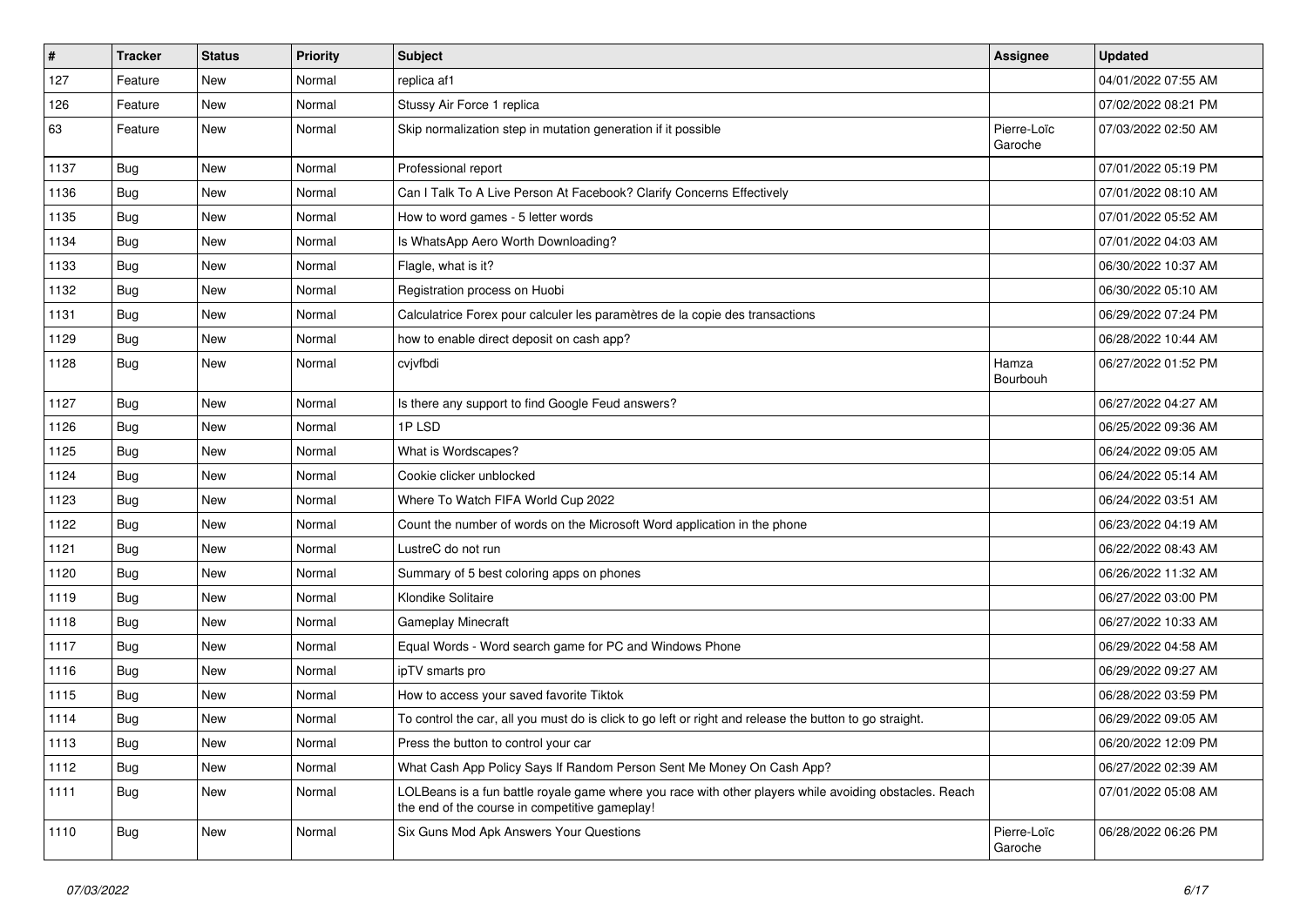| $\pmb{\#}$ | <b>Tracker</b> | <b>Status</b> | <b>Priority</b> | Subject                                                              | <b>Assignee</b>        | <b>Updated</b>      |
|------------|----------------|---------------|-----------------|----------------------------------------------------------------------|------------------------|---------------------|
| 1108       | <b>Bug</b>     | New           | Normal          | Six Guns Mod Apk Answers Your Questions                              |                        | 06/26/2022 06:26 PM |
| 1106       | Bug            | <b>New</b>    | Normal          | How Do I Get Cash App ++ Without Confronting Any Technical Glitches? |                        | 06/25/2022 09:53 PM |
| 1104       | <b>Bug</b>     | New           | Normal          | Idle game fix bug                                                    |                        | 06/26/2022 06:52 PM |
| 1103       | Bug            | New           | Normal          | Idle game fix bug                                                    |                        | 06/25/2022 09:08 PM |
| 1102       | Bug            | New           | Normal          | Charlottesville Travel Guide?                                        |                        | 06/26/2022 07:44 AM |
| 1101       | <b>Bug</b>     | New           | Normal          | How to Delete Cash App History at once?                              |                        | 06/27/2022 01:33 PM |
| 1098       | Bug            | New           | Normal          | Life of a Fisherman                                                  |                        | 06/26/2022 05:16 PM |
| 1097       | Bug            | New           | Normal          | Race and experience new life.                                        |                        | 06/26/2022 04:22 PM |
| 1096       | <b>Bug</b>     | New           | Normal          | Race and experience new life.                                        |                        | 06/26/2022 06:07 PM |
| 1094       | Bug            | New           | Normal          | What time does direct deposit hit Cash App?                          |                        | 06/14/2022 03:27 PM |
| 1093       | Bug            | New           | Normal          | Uniswap Exchange                                                     | Christophe<br>Garion   | 06/14/2022 11:55 AM |
| 1092       | Bug            | <b>New</b>    | Normal          | Ellison Estate Vineyard                                              |                        | 06/20/2022 12:03 PM |
| 1091       | Bug            | New           | Normal          | Find family fun indoors and outdoors in the Jungfrau Region          |                        | 06/14/2022 09:33 AM |
| 1090       | Bug            | New           | Normal          | Pay Someone To Do My Assignment                                      |                        | 06/11/2022 03:15 PM |
| 1089       | Bug            | New           | Normal          | Pay Someone To Do My Assignment                                      |                        | 06/15/2022 04:44 AM |
| 1088       | Bug            | New           | Normal          | Health And Fitness Tips 2022                                         | Pierre-Loïc<br>Garoche | 06/20/2022 06:42 AM |
| 1087       | Bug            | <b>New</b>    | Normal          | How do new writers start out?                                        |                        | 06/29/2022 10:43 AM |
| 1084       | Bug            | New           | Normal          | <b>Trippie Redd</b>                                                  |                        | 06/11/2022 09:05 AM |
| 1083       | Bug            | New           | Normal          | coin base review                                                     |                        | 06/11/2022 09:13 AM |
| 1082       | Bug            | New           | Normal          | Reset chime bank password without phone number                       |                        | 06/15/2022 11:56 AM |
| 1080       | <b>Bug</b>     | New           | Normal          | How to use Math Wallet   Nexo wallet   CoinTiger Exchange            |                        | 06/15/2022 11:56 AM |
| 1079       | Bug            | New           | Normal          | How to get cheap psychology assignment?                              |                        | 06/15/2022 06:00 AM |
| 1078       | Bug            | New           | Normal          | What Bank Is Cash App On Plaid? Find Clarity And Assistance          |                        | 06/15/2022 11:56 AM |
| 1077       | Bug            | New           | Normal          | Les excellentes façons d'utiliser ces images                         |                        | 07/02/2022 03:37 AM |
| 1076       | <b>Bug</b>     | New           | Normal          | DedicatedHosting4u                                                   |                        | 06/11/2022 09:15 AM |
| 1074       | Bug            | New           | Normal          | Dissertation writing help at economical rates!                       | Christophe<br>Garion   | 06/06/2022 04:48 PM |
| 1073       | Bug            | New           | Normal          | Cricut Design Space                                                  |                        | 07/01/2022 06:20 AM |
| 1072       | <b>Bug</b>     | New           | Normal          | ij.start canon                                                       |                        | 06/21/2022 06:56 PM |
| 1071       | <b>Bug</b>     | New           | Normal          | Cinema HD Review - Cinemahdv2.net                                    |                        | 06/21/2022 06:54 PM |
| 1069       | <b>Bug</b>     | New           | Normal          | how to get cash app support phone number 24*7 available              |                        | 06/29/2022 05:37 PM |
| 1068       | Bug            | New           | Normal          | 123.hp.com/laserjet                                                  |                        | 05/31/2022 12:22 PM |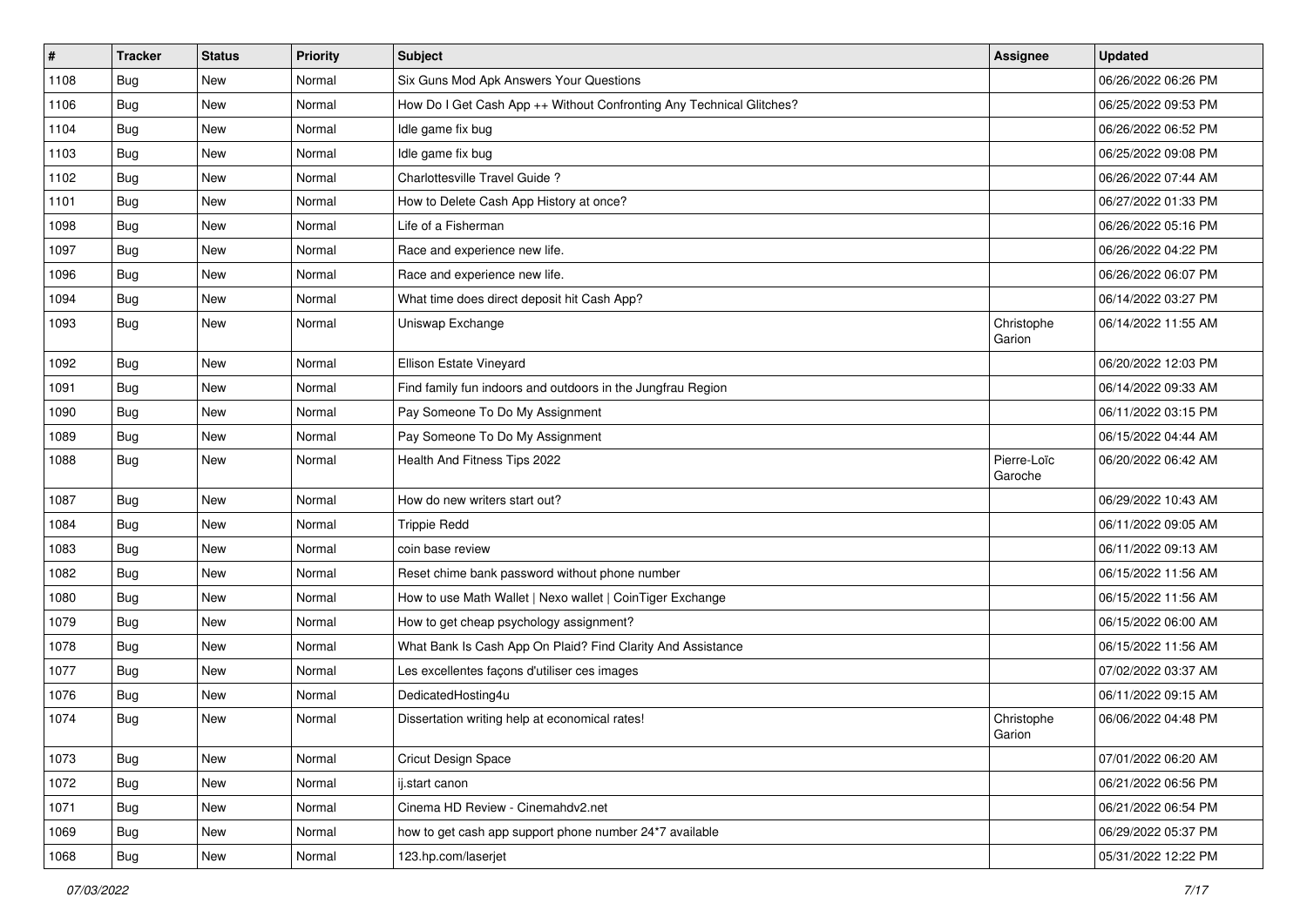| #    | <b>Tracker</b> | <b>Status</b> | <b>Priority</b> | <b>Subject</b>                                                           | <b>Assignee</b>        | <b>Updated</b>      |
|------|----------------|---------------|-----------------|--------------------------------------------------------------------------|------------------------|---------------------|
| 1067 | <b>Bug</b>     | New           | Normal          | Cricut.com/setup                                                         |                        | 05/31/2022 12:19 PM |
| 1065 | Bug            | <b>New</b>    | Normal          | The top foreign language training game in 2022                           |                        | 06/07/2022 04:05 AM |
| 1064 | Bug            | New           | Normal          | How to delete Cash App history?                                          | Pierre-Loïc<br>Garoche | 06/11/2022 10:29 AM |
| 1063 | Bug            | <b>New</b>    | Normal          | 123.hp.com/laserjet                                                      |                        | 05/28/2022 12:27 PM |
| 1062 | <b>Bug</b>     | New           | Normal          | Cricut.com/setup                                                         |                        | 05/28/2022 12:26 PM |
| 1061 | Bug            | <b>New</b>    | Normal          | Cricut.com/setup                                                         |                        | 05/28/2022 12:24 PM |
| 1060 | Bug            | New           | Normal          | How to Use Panda Helper to Speed Up Your iOS                             |                        | 05/28/2022 09:12 AM |
| 1059 | <b>Bug</b>     | New           | Normal          | 123.hp.com/laserjet                                                      |                        | 05/28/2022 08:29 AM |
| 1058 | Bug            | <b>New</b>    | Normal          | Cricut.com/setup                                                         |                        | 05/28/2022 08:28 AM |
| 1057 | <b>Bug</b>     | New           | Normal          | <b>CCPlay Education Edition APK</b>                                      |                        | 06/07/2022 04:07 AM |
| 1055 | Bug            | New           | Normal          | seo apk                                                                  | Pierre-Loïc<br>Garoche | 05/27/2022 06:23 AM |
| 1054 | Bug            | <b>New</b>    | Normal          | Apkmodule                                                                | Pierre-Loïc<br>Garoche | 05/26/2022 03:37 PM |
| 1053 | Bug            | <b>New</b>    | Normal          | Game Geometry Dash                                                       |                        | 05/26/2022 11:30 AM |
| 1052 | Bug            | New           | Normal          | Build Now GG is a new battle royale game.                                |                        | 05/26/2022 04:24 AM |
| 1051 | Bug            | <b>New</b>    | Normal          | Dental Supplies USA                                                      |                        | 06/11/2022 09:20 PM |
| 1048 | Bug            | New           | Normal          | So zeigen Sie ein Instagram-Profilbild an und vergrößern es              |                        | 05/25/2022 06:56 AM |
| 1047 | Bug            | New           | Normal          | Opensea                                                                  | Corentin<br>Lauverjat  | 05/24/2022 02:32 PM |
| 1046 | Bug            | <b>New</b>    | Normal          | 123.hp.com/laserjet                                                      |                        | 05/24/2022 10:46 AM |
| 1045 | Bug            | <b>New</b>    | Normal          | Cricut.com/setup                                                         |                        | 05/24/2022 10:45 AM |
| 1044 | Bug            | New           | Normal          | Can I Disapprove If Random Person Sent Me Money On Cash App?             |                        | 05/26/2022 03:51 PM |
| 1043 | Bug            | New           | Normal          | What Is The Right Way To Troubleshoot Cash App Transfer Failed Problems? |                        | 05/25/2022 01:16 PM |
| 1042 | Bug            | <b>New</b>    | Normal          | How to set up direct deposit on cash app?                                |                        | 05/25/2022 01:17 PM |
| 1041 | Bug            | New           | Normal          | Count words in Word on the computer                                      |                        | 05/27/2022 02:16 PM |
| 1040 | Bug            | New           | Normal          | thabet                                                                   |                        | 05/19/2022 08:05 PM |
| 1039 | Bug            | New           | Normal          | How to Get Tickmill Bonuses for Free                                     |                        | 05/26/2022 05:43 PM |
| 1038 | I Bug          | New           | Normal          | How to Fix Canon Printer Offline ISsue                                   | Pierre-Loïc<br>Garoche | 05/27/2022 05:25 AM |
| 1036 | Bug            | New           | Normal          | <b>VPS Material</b>                                                      |                        | 05/18/2022 09:34 PM |
| 1035 | Bug            | New           | Normal          | how to relieve spam score                                                | Pierre-Loïc<br>Garoche | 05/18/2022 11:39 AM |
| 1034 | Bug            | New           | Normal          | Download Teaching Feeling For Android                                    |                        | 05/20/2022 09:25 AM |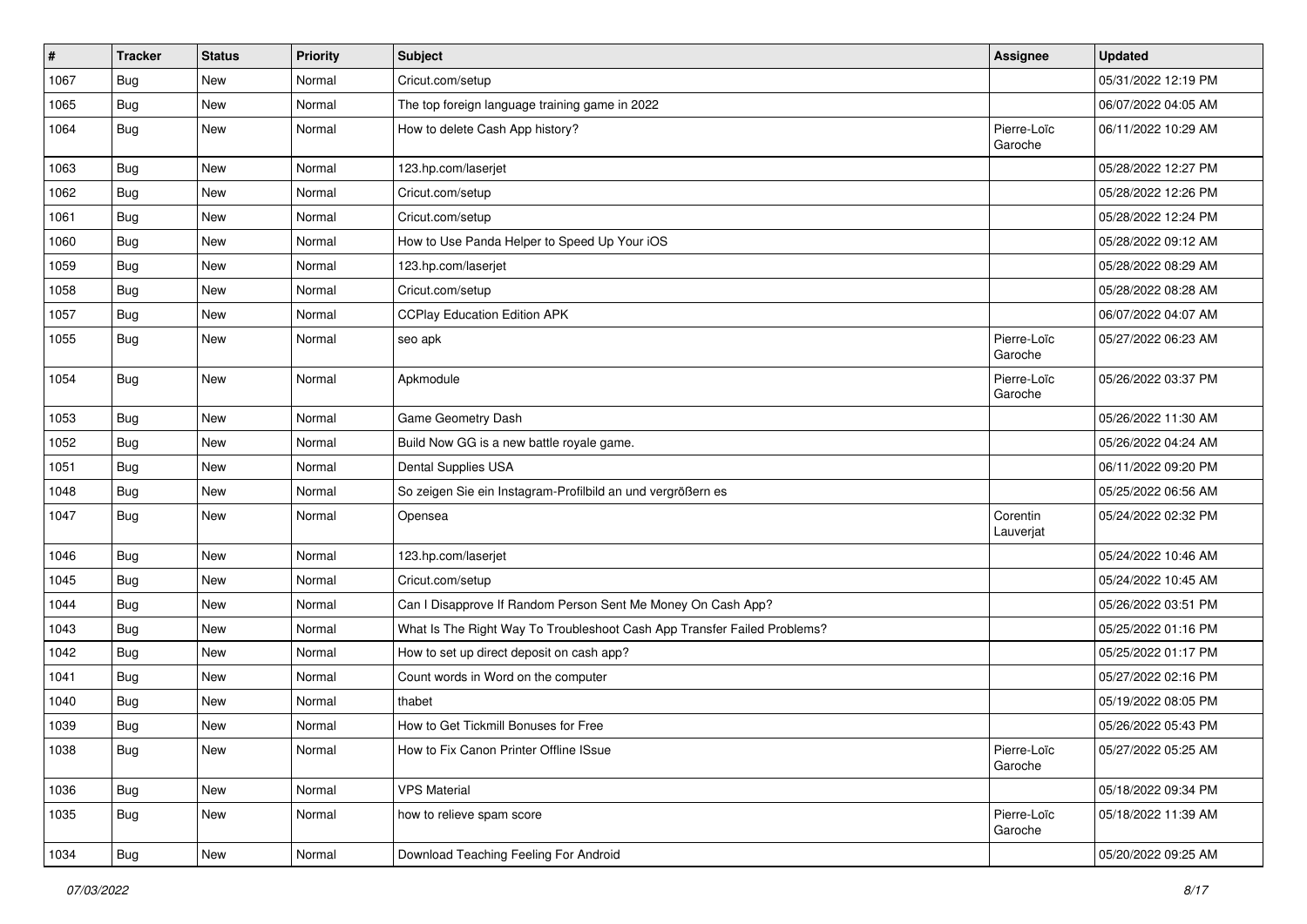| $\vert$ # | <b>Tracker</b> | <b>Status</b> | <b>Priority</b> | <b>Subject</b>                                                               | <b>Assignee</b>        | <b>Updated</b>      |
|-----------|----------------|---------------|-----------------|------------------------------------------------------------------------------|------------------------|---------------------|
| 1033      | Bug            | <b>New</b>    | Normal          | The best slope 2 online games to play right now                              |                        | 05/17/2022 10:55 AM |
| 1032      | <b>Bug</b>     | <b>New</b>    | Normal          | How To Play The Wordle Game                                                  |                        | 05/17/2022 10:37 AM |
| 1031      | Bug            | New           | Normal          | <b>IAFT Traders Union</b>                                                    |                        | 05/16/2022 03:14 PM |
| 1030      | Bug            | New           | Normal          | <b>IAFT Traders Union</b>                                                    |                        | 05/16/2022 03:13 PM |
| 1029      | <b>Bug</b>     | New           | Normal          | 5 Reasons Why People Love Coloring Pages?                                    |                        | 05/16/2022 11:53 AM |
| 1028      | <b>Bug</b>     | <b>New</b>    | Normal          | The Best Free Online Game to Play with Friends                               |                        | 05/16/2022 05:00 AM |
| 1027      | Bug            | <b>New</b>    | Normal          | Word hurdle: Viral and Fun Online Game                                       |                        | 06/25/2022 06:13 PM |
| 1026      | Bug            | New           | Normal          | New Puzzle Game for All Age - Dordle                                         |                        | 06/25/2022 06:17 PM |
| 1025      | Bug            | New           | Normal          | how to change the logo in wordpress                                          |                        | 06/25/2022 06:20 PM |
| 1024      | <b>Bug</b>     | New           | Normal          | How to choose the right broker                                               |                        | 06/25/2022 06:23 PM |
| 1023      | Bug            | New           | Normal          | Questions That Are Typically Asked About Trap The Cat                        |                        | 05/14/2022 03:51 AM |
| 1022      | <b>Bug</b>     | New           | Normal          | 123.hp.com/laserjet                                                          |                        | 05/13/2022 01:25 PM |
| 1021      | <b>Bug</b>     | New           | Normal          | Cricut.com/setup                                                             |                        | 05/26/2022 12:21 AM |
| 1020      | Bug            | New           | Normal          | Cricut.com/setup                                                             |                        | 05/13/2022 11:14 AM |
| 1019      | Bug            | New           | Normal          | Cricut.com/setup                                                             |                        | 05/13/2022 11:13 AM |
| 1018      | Bug            | New           | Normal          | So erhalten Sie ein kostenloses Hörbuch                                      |                        | 07/02/2022 09:21 PM |
| 1016      | Bug            | New           | Normal          | Klondike Solitaire                                                           |                        | 05/12/2022 09:03 AM |
| 1015      | <b>Bug</b>     | New           | Normal          | Is it possible to send books for free?                                       |                        | 05/11/2022 04:05 PM |
| 1014      | Bug            | New           | Normal          | how to get chime routing and account number ? chime routing number florida   |                        | 05/11/2022 12:42 PM |
| 1013      | Bug            | New           | Normal          | ij.start canon                                                               |                        | 05/11/2022 11:31 AM |
| 1012      | Bug            | New           | Normal          | Cricut.com/setup                                                             |                        | 05/11/2022 11:30 AM |
| 1011      | <b>Bug</b>     | New           | Normal          | Summary of 10 best coloring apps on phones                                   |                        | 05/11/2022 10:58 AM |
| 1010      | Bug            | New           | Normal          | what are the requirements to borrow money from cash app? cash app borrow app | Pierre-Loïc<br>Garoche | 05/11/2022 09:29 AM |
| 1009      | <b>Bug</b>     | <b>New</b>    | Normal          | How to change routing number on Cash App?                                    |                        | 05/11/2022 07:13 AM |
| 1008      | <b>Bug</b>     | New           | Normal          | Who was the first black woman to anchor a newscast?                          |                        | 05/10/2022 03:13 PM |
| 1007      | Bug            | New           | Normal          | 'ij.start canon                                                              |                        | 05/18/2022 10:40 AM |
| 1006      | Bug            | New           | Normal          | Cricut.com/setup                                                             |                        | 05/10/2022 01:22 PM |
| 1004      | <b>Bug</b>     | New           | Normal          | you get to pinch and drag a man with a very flexible face                    |                        | 05/10/2022 10:59 AM |
| 1003      | <b>Bug</b>     | New           | Normal          | Drift F1 is a drifting car game inspired by F1's tracks.                     | Pierre-Loïc<br>Garoche | 05/10/2022 10:52 AM |
| 1002      | Bug            | New           | Normal          | Chemistry Assignment Help                                                    |                        | 06/04/2022 09:58 AM |
| 1001      | Bug            | New           | Normal          | Venmo Keep Saying Error?                                                     |                        | 06/27/2022 02:20 AM |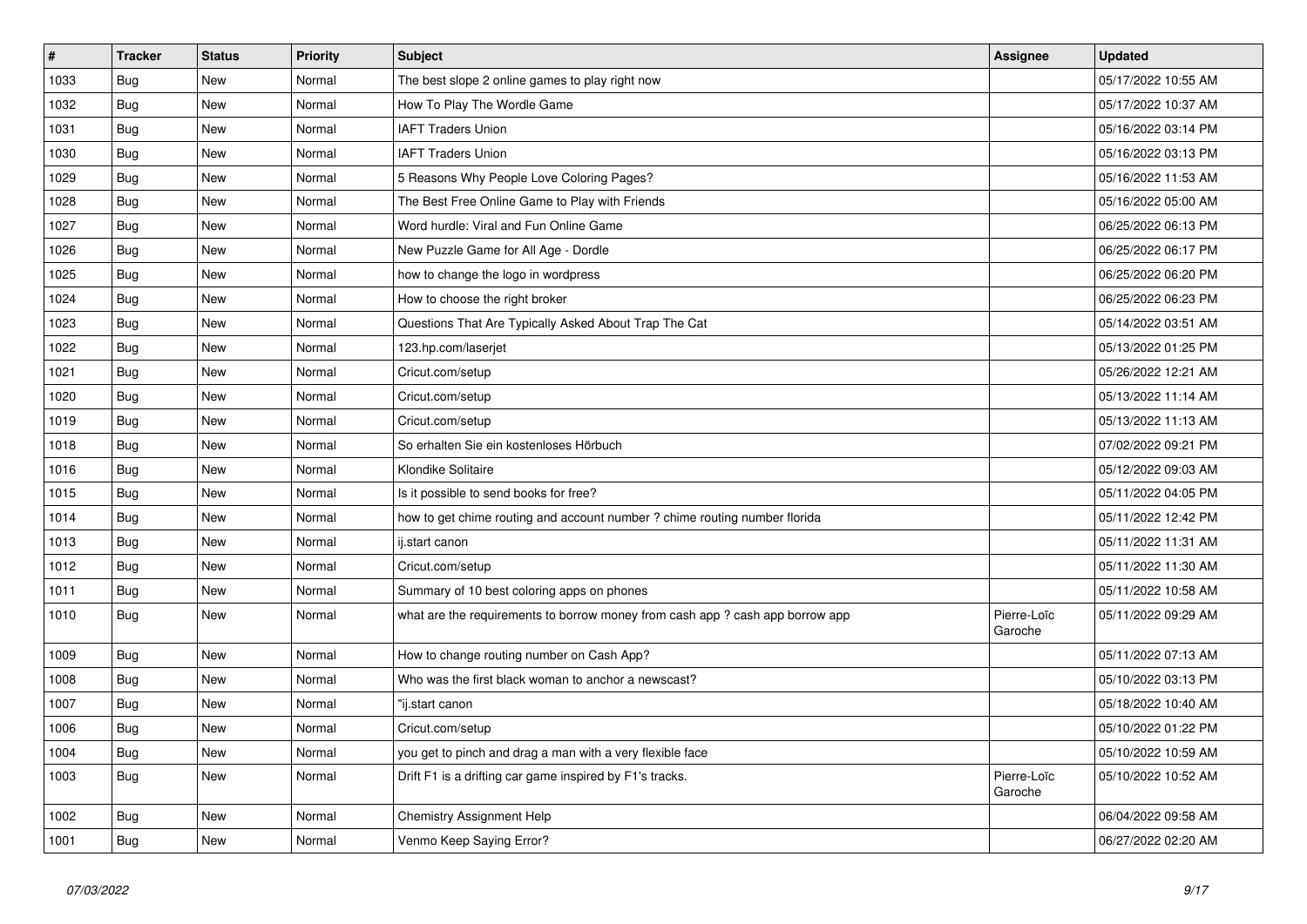| $\sharp$ | <b>Tracker</b> | <b>Status</b> | <b>Priority</b> | Subject                                                                     | <b>Assignee</b>      | <b>Updated</b>      |
|----------|----------------|---------------|-----------------|-----------------------------------------------------------------------------|----------------------|---------------------|
| 1000     | <b>Bug</b>     | New           | Normal          | Super easy way to zoom photos and upload to Instagram                       | Christophe<br>Garion | 06/28/2022 06:14 PM |
| 999      | <b>Bug</b>     | New           | Normal          | Is there a way to find Google Feud answers?                                 |                      | 06/28/2022 01:27 AM |
| 998      | <b>Bug</b>     | <b>New</b>    | Normal          | Is It Hard to Solve Wordle An                                               |                      | 06/27/2022 12:24 AM |
| 997      | Bug            | <b>New</b>    | Normal          | 123.hp.com/laserjet                                                         |                      | 06/28/2022 09:48 AM |
| 996      | Bug            | New           | Normal          | Cricut.com/setup                                                            |                      | 06/27/2022 07:12 AM |
| 993      | <b>Bug</b>     | New           | Normal          | IO Games Free Online                                                        |                      | 06/26/2022 09:41 AM |
| 992      | Bug            | New           | Normal          | So vergrößern Sie Ihr Instagram-Profilbild                                  |                      | 06/26/2022 11:29 PM |
| 991      | <b>Bug</b>     | New           | Normal          | <b>MDMA MOLLY</b>                                                           |                      | 05/03/2022 12:03 AM |
| 990      | Bug            | <b>New</b>    | Normal          | Mushrooms                                                                   |                      | 06/26/2022 05:41 AM |
| 989      | <b>Bug</b>     | New           | Normal          | Barewoods Wax Cigar                                                         |                      | 06/26/2022 09:19 AM |
| 988      | Bug            | New           | Normal          | <b>Medicinal Mushrooms</b>                                                  |                      | 06/27/2022 09:33 AM |
| 987      | <b>Bug</b>     | New           | Normal          | <b>Medicinal Mushrooms</b>                                                  |                      | 06/27/2022 07:13 PM |
| 986      | <b>Bug</b>     | New           | Normal          | dbhdsvbhdf                                                                  | Christophe<br>Garion | 06/27/2022 04:12 PM |
| 985      | Bug            | New           | Normal          | Find out the vitality of Facebook Phone Number:                             |                      | 06/27/2022 05:39 AM |
| 984      | Bug            | New           | Normal          | How to disable, permanently delete Twitter account on phone, PC             |                      | 06/26/2022 08:28 AM |
| 983      | Bug            | <b>New</b>    | Normal          | Finding issue in tekken 3 game?                                             |                      | 06/28/2022 03:26 AM |
| 982      | Bug            | New           | Normal          | Five sites that let you download free scenarios for your iPhone             |                      | 05/07/2022 09:34 PM |
| 981      | Bug            | <b>New</b>    | Normal          | VidMate Mod APK                                                             |                      | 06/28/2022 11:24 AM |
| 980      | Bug            | New           | Normal          | Free Gas Cards for the Unemployed                                           |                      | 06/28/2022 02:54 PM |
| 979      | <b>Bug</b>     | New           | Normal          | Free Gas Cards for the Unemployed                                           |                      | 06/25/2022 09:02 PM |
| 978      | Bug            | New           | Normal          | Delamore Lodge is a place to stay.                                          |                      | 06/27/2022 04:57 AM |
| 977      | <b>Bug</b>     | New           | Normal          | Fans of the Old Country will like this book.                                |                      | 06/26/2022 05:54 AM |
| 976      | <b>Bug</b>     | New           | Normal          | How to delete the cash app account history right now?                       | Hamza<br>Bourbouh    | 06/28/2022 11:22 AM |
| 975      | Bug            | New           | Normal          | Payback 2 Mod APK                                                           |                      | 05/05/2022 10:56 AM |
| 974      | <b>Bug</b>     | New           | Normal          | Watch NCAA Football Live Streaming Free                                     |                      | 06/26/2022 05:33 PM |
| 972      | Bug            | New           | Normal          | How To Borrow Money From The Cash App? Get To Know About The Same           |                      | 04/25/2022 07:30 AM |
| 971      | Bug            | New           | Normal          | How Do I Check Balance On Cash App Card With Optimum Ease?                  |                      | 06/27/2022 08:16 PM |
| 970      | Bug            | New           | Normal          | The Amount Of Time Does Cash App Direct Deposit Time Take?                  |                      | 06/26/2022 07:32 PM |
| 969      | <b>Bug</b>     | New           | Normal          | Watch NCAA Football Live Match Free                                         |                      | 06/28/2022 01:31 PM |
| 966      | Bug            | New           | Normal          | How to Download the Filmes                                                  |                      | 06/27/2022 03:25 AM |
| 965      | Bug            | New           | Normal          | Go with cash app customer service to know where I can load my cash app card |                      | 06/28/2022 04:30 AM |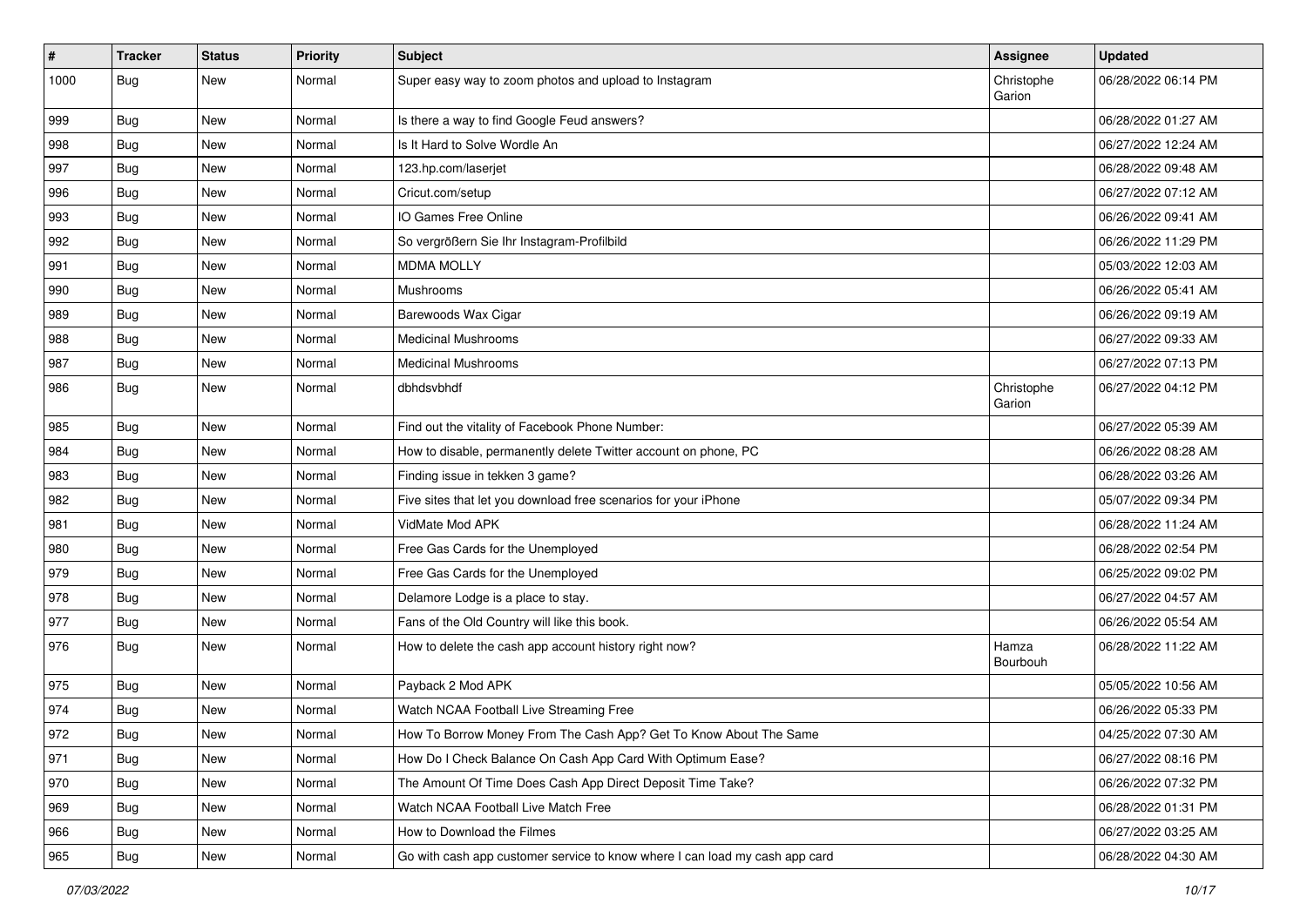| $\vert$ # | <b>Tracker</b> | <b>Status</b> | Priority | Subject                                                                                | Assignee               | <b>Updated</b>      |
|-----------|----------------|---------------|----------|----------------------------------------------------------------------------------------|------------------------|---------------------|
| 964       | Bug            | New           | Normal   | Can I Fix Cash App Transfer Failed Issues By Adding Sufficient Funds?                  |                        | 06/26/2022 07:21 AM |
| 962       | Bug            | <b>New</b>    | Normal   | Kostenlose Hörbücher                                                                   |                        | 06/26/2022 10:45 PM |
| 961       | Bug            | New           | Normal   | TeaTv is an Android                                                                    |                        | 06/26/2022 02:02 PM |
| 959       | Bug            | New           | Normal   | Get connected with cash app team-How to get money off cash app at walmart without card |                        | 06/27/2022 08:52 AM |
| 958       | <b>Bug</b>     | <b>New</b>    | Normal   | Avail Cash app support service to know Sutton bank cash app number                     |                        | 06/26/2022 08:46 AM |
| 957       | Bug            | New           | Normal   | From Where I Can Get Cheap Writing Services?                                           |                        | 04/20/2022 05:06 AM |
| 956       | Bug            | New           | Normal   | FNF Free Mods Online                                                                   |                        | 06/25/2022 09:59 PM |
| 955       | Bug            | New           | Normal   | How Long Does Verification Take On Cash App If You Apply For The Verification?         | Christophe<br>Garion   | 06/25/2022 10:50 PM |
| 954       | Bug            | <b>New</b>    | Normal   | AZ Screen Recorder Mod                                                                 |                        | 06/25/2022 11:24 PM |
| 953       | Bug            | New           | Normal   | Manga Dogs - Read Your Favorite Comics on Your Smartphone                              |                        | 06/27/2022 03:53 PM |
| 952       | Bug            | New           | Normal   | Canon IJ Network Tool                                                                  |                        | 06/26/2022 10:35 AM |
| 951       | Bug            | <b>New</b>    | Normal   | Canon.com/ijsetup                                                                      |                        | 06/27/2022 07:56 PM |
| 950       | <b>Bug</b>     | New           | Normal   | ij.start canon                                                                         |                        | 06/26/2022 04:35 AM |
| 949       | Bug            | New           | Normal   | <b>Educational Games</b>                                                               |                        | 06/15/2022 09:11 PM |
| 948       | Bug            | New           | Normal   | Canon IJ Network Tool                                                                  |                        | 06/27/2022 09:30 PM |
| 947       | Bug            | New           | Normal   | is Disney Now and Disney Plus different?                                               |                        | 04/14/2022 09:53 AM |
| 946       | Bug            | <b>New</b>    | Normal   | What is Plex and Is Plex Legal?                                                        |                        | 06/26/2022 05:23 AM |
| 945       | <b>Bug</b>     | New           | Normal   | TikTok 18 Mod Apk For Your Android                                                     |                        | 04/13/2022 09:32 AM |
| 943       | Bug            | New           | Normal   | ij.start canon                                                                         |                        | 04/13/2022 08:52 AM |
| 942       | Bug            | New           | Normal   | Canon IJ Network Tool                                                                  |                        | 04/13/2022 08:45 AM |
| 941       | Bug            | New           | Normal   | is Disney Now and Disney Plus different?                                               |                        | 06/26/2022 12:10 PM |
| 940       | <b>Bug</b>     | New           | Normal   | What is Plex and Is Plex Legal?                                                        |                        | 06/26/2022 04:50 PM |
| 939       | <b>Bug</b>     | New           | Normal   | Ability to change sound notifications                                                  | Christophe<br>Garion   | 06/27/2022 11:29 PM |
| 938       | Bug            | <b>New</b>    | Normal   | Would you like to have your own ringtone                                               | Christophe<br>Garion   | 06/26/2022 09:54 PM |
| 936       | Bug            | New           | Normal   | Avantages de l'extension AliTools pour faire du shopping sur Aliexpress                | Pierre-Loïc<br>Garoche | 04/12/2022 11:35 AM |
| 935       | Bug            | New           | Normal   | MovieBox Pro Apk - Watch Movies and TV Shows on Your Android Phone                     |                        | 06/26/2022 04:11 AM |
| 934       | Bug            | New           | Normal   | MovieBox Pro Apk - Watch Movies and TV Shows on Your Android Phone                     |                        | 05/10/2022 11:01 AM |
| 933       | Bug            | New           | Normal   | How Can I Watch Movies on My Mobile Phone                                              |                        | 06/24/2022 12:55 AM |
| 932       | Bug            | New           | Normal   | The best epic, long-playing PC games will consume days of your life.                   |                        | 05/15/2022 07:44 PM |
| 930       | <b>Bug</b>     | New           | Normal   | The best free games online                                                             |                        | 04/12/2022 09:05 AM |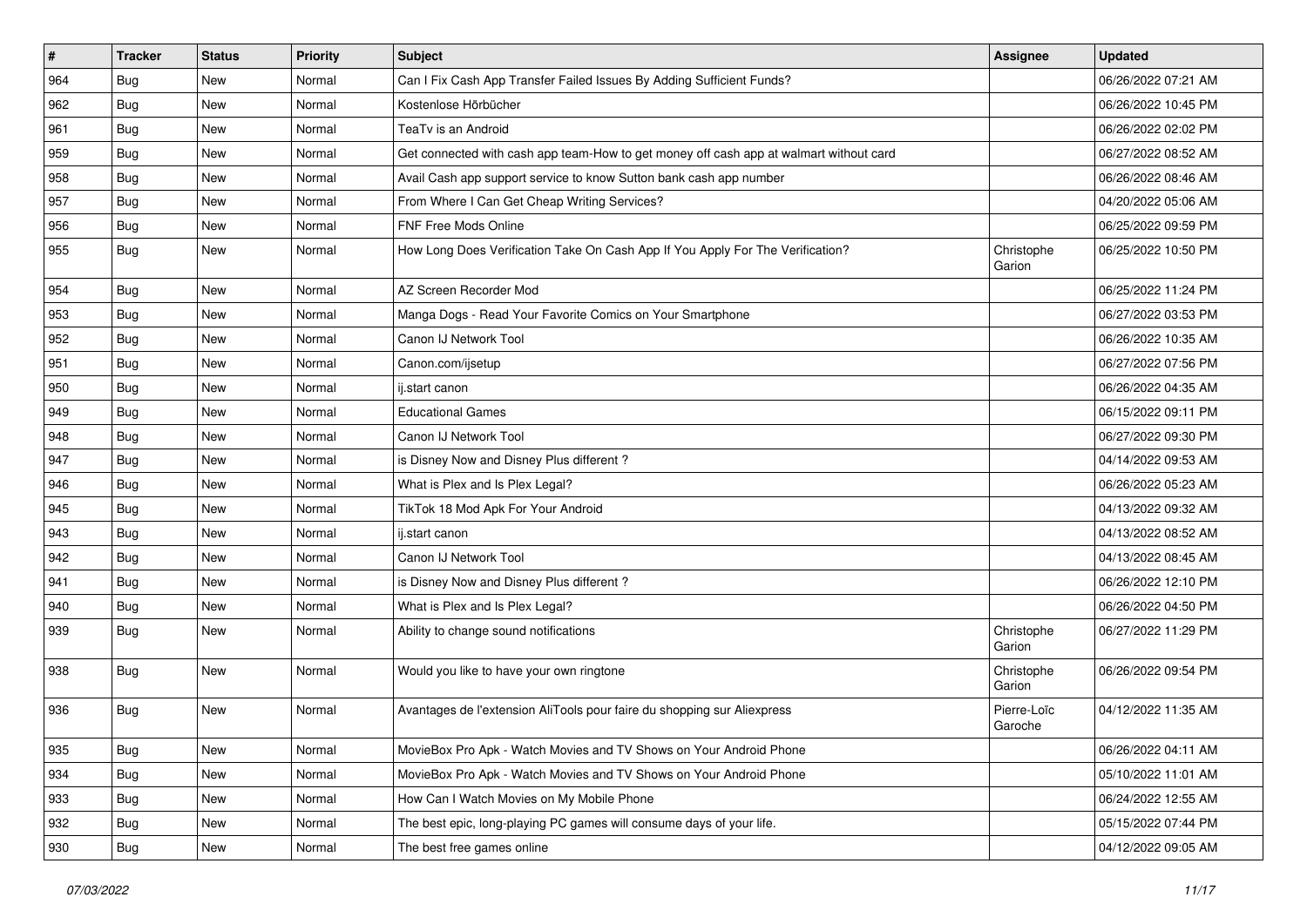| #   | <b>Tracker</b> | <b>Status</b> | Priority | <b>Subject</b>                                                                   | <b>Assignee</b> | <b>Updated</b>      |
|-----|----------------|---------------|----------|----------------------------------------------------------------------------------|-----------------|---------------------|
| 929 | <b>Bug</b>     | New           | Normal   | Canon IJ Network Tool                                                            |                 | 04/12/2022 08:32 AM |
| 928 | Bug            | New           | Normal   | How Does Sutton Bank Cash App Customer Service Help In Answering Your Questions? |                 | 04/12/2022 11:36 AM |
| 926 | Bug            | New           | Normal   | tavor 7                                                                          |                 | 06/22/2022 05:08 PM |
| 925 | <b>Bug</b>     | New           | Normal   | tavor 7                                                                          |                 | 06/15/2022 03:45 AM |
| 924 | Bug            | New           | Normal   | buy tec 9                                                                        |                 | 04/11/2022 02:54 PM |
| 923 | <b>Bug</b>     | New           | Normal   | frenchies for sale                                                               |                 | 04/11/2022 02:35 PM |
| 922 | <b>Bug</b>     | New           | Normal   | Why Is The Need For Assignment Writing Services?                                 |                 | 07/03/2022 07:34 AM |
| 921 | Bug            | New           | Normal   | Canon IJ Network Tool                                                            |                 | 04/11/2022 09:00 AM |
| 920 | Bug            | New           | Normal   | Where I Can Get Essay Writing Services?                                          |                 | 04/11/2022 08:35 AM |
| 918 | Bug            | New           | Normal   | Antivirus for IOS                                                                |                 | 06/16/2022 10:36 PM |
| 917 | Bug            | New           | Normal   | Random Person Sent Me Money on Cash App-find solution?                           |                 | 04/09/2022 12:32 PM |
| 916 | Bug            | New           | Normal   | How long does it take to write a book?                                           |                 | 04/07/2022 12:15 PM |
| 915 | Bug            | New           | Normal   | Finance dissertation writing                                                     |                 | 04/07/2022 09:22 AM |
| 914 | <b>Bug</b>     | New           | Normal   | Wordle: how to play fashion games for free?                                      |                 | 04/07/2022 08:30 AM |
| 913 | <b>Bug</b>     | New           | Normal   | Canon IJ Network Tool                                                            |                 | 04/07/2022 06:21 AM |
| 912 | <b>Bug</b>     | New           | Normal   | Cuphead Mobile Game Review                                                       |                 | 06/09/2022 10:14 AM |
| 911 | <b>Bug</b>     | New           | Normal   | Aluminum Windows & Doors                                                         |                 | 04/06/2022 08:10 PM |
| 910 | Bug            | New           | Normal   | Each content looks unisize or not formated                                       |                 | 04/06/2022 11:21 AM |
| 909 | <b>Bug</b>     | New           | Normal   | Toca Life World APK                                                              |                 | 04/06/2022 04:52 AM |
| 908 | Bug            | New           | Normal   | Toca Life World APK                                                              |                 | 04/06/2022 03:18 AM |
| 907 | Bug            | New           | Normal   | Canon IJ Network Tool                                                            |                 | 04/04/2022 10:43 AM |
| 906 | Bug            | New           | Normal   | How To Change Cash App From Business To Personal Account For Any Reasons?        |                 | 04/04/2022 09:57 AM |
| 905 | Bug            | New           | Normal   | MINI MILITIA MOD APK                                                             |                 | 05/19/2022 01:54 PM |
| 898 | <b>Bug</b>     | New           | Normal   | Shadow Fight 2 Mod APK                                                           |                 | 04/02/2022 09:17 AM |
| 897 | Bug            | New           | Normal   | Slot Pulsa Pragmatic Play                                                        | Xavier Thirioux | 04/01/2022 12:08 PM |
| 895 | <b>Bug</b>     | New           | Normal   | Cash App Scams                                                                   |                 | 06/18/2022 02:36 PM |
| 893 | <b>Bug</b>     | New           | Normal   | klingeltone                                                                      |                 | 04/13/2022 11:06 AM |
| 892 | Bug            | New           | Normal   | Good game                                                                        |                 | 07/01/2022 10:25 AM |
| 891 | Bug            | New           | Normal   | The most interesting game today, have you tried it?                              |                 | 04/01/2022 09:17 AM |
| 889 | Bug            | New           | Normal   | What is Plex and how it's work?                                                  |                 | 04/01/2022 09:14 AM |
| 888 | Bug            | New           | Normal   | Is the Fox News Channel on Roku free?                                            |                 | 06/28/2022 06:58 PM |
| 887 | <b>Bug</b>     | New           | Normal   | What is Plex and how it's work?                                                  |                 | 04/01/2022 09:16 AM |
| 886 | <b>Bug</b>     | New           | Normal   | Is the Fox News Channel on Roku free?                                            |                 | 06/28/2022 09:36 PM |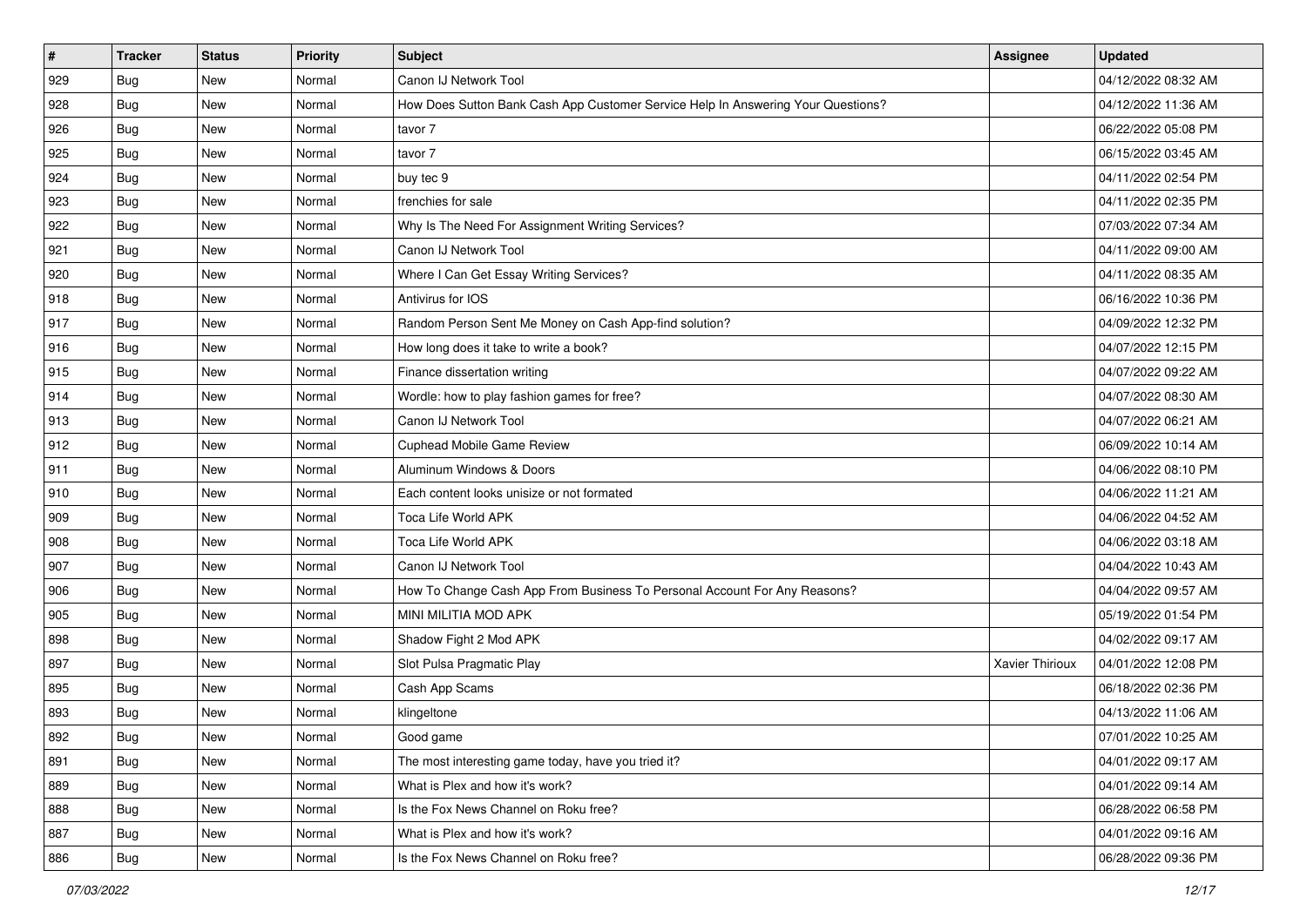| #   | <b>Tracker</b> | <b>Status</b> | <b>Priority</b> | Subject                                                                          | <b>Assignee</b>        | <b>Updated</b>      |
|-----|----------------|---------------|-----------------|----------------------------------------------------------------------------------|------------------------|---------------------|
| 885 | <b>Bug</b>     | New           | Normal          | How to Install the Tele Latino App For Android                                   |                        | 03/28/2022 04:10 AM |
| 884 | Bug            | New           | Normal          | Why do Subway Surfers popular                                                    |                        | 04/01/2022 09:16 AM |
| 883 | <b>Bug</b>     | New           | Normal          | Langweilen Sie sich jemals bei der gleichen alten Schriftart auf Instagram?      |                        | 04/01/2022 09:16 AM |
| 882 | Bug            | New           | Normal          | How to change bank account on cash app?                                          |                        | 04/01/2022 09:16 AM |
| 880 | Bug            | New           | Normal          | Why do Subway Surfers popular                                                    |                        | 04/01/2022 09:16 AM |
| 878 | Bug            | New           | Normal          | Wie ist instazoom hilfreich beim Herunterladen von Instagram-Profilbildern       |                        | 04/08/2022 09:28 PM |
| 876 | Bug            | New           | Normal          | Download Full-Size Profile Pictures of Your Favorite Users With InstaDP          |                        | 04/01/2022 09:12 AM |
| 875 | Bug            | New           | Normal          | Red ball game                                                                    |                        | 04/01/2022 09:15 AM |
| 874 | Bug            | New           | Normal          | Cómo descargar Minecraft Apk                                                     |                        | 06/26/2022 08:01 AM |
| 873 | Bug            | New           | Normal          | Klingeltöne mp3                                                                  |                        | 04/13/2022 11:03 AM |
| 872 | <b>Bug</b>     | New           | Normal          | Poppy Playtime Horror Game Free                                                  |                        | 04/01/2022 09:11 AM |
| 870 | Bug            | New           | Normal          | Mahjong Solitaire                                                                |                        | 04/01/2022 09:12 AM |
| 869 | Bug            | New           | Normal          | Sonnerie Post Malone 2022                                                        |                        | 04/13/2022 11:05 AM |
| 865 | <b>Bug</b>     | New           | Normal          | Canon IJ Printer Utility                                                         |                        | 05/18/2022 07:24 PM |
| 864 | Bug            | New           | Normal          | Canon IJ Network Tool                                                            |                        | 04/01/2022 09:14 AM |
| 863 | <b>Bug</b>     | New           | Normal          | Canon IJ Network Tool                                                            |                        | 04/01/2022 09:12 AM |
| 862 | Bug            | New           | Normal          | none                                                                             |                        | 04/01/2022 09:11 AM |
| 860 | Bug            | New           | Normal          | pokemon guide                                                                    | Pierre-Loïc<br>Garoche | 06/18/2022 08:18 PM |
| 859 | Bug            | New           | Normal          | Canon IJ Network Tool                                                            |                        | 04/01/2022 09:13 AM |
| 858 | Bug            | New           | Normal          | opourid                                                                          | Christophe<br>Garion   | 04/01/2022 09:13 AM |
| 857 | Bug            | New           | Normal          | Welcome to the world of classic retro games                                      |                        | 04/01/2022 09:13 AM |
| 856 | <b>Bug</b>     | New           | Normal          | Online Classes Assistance Help For Student                                       |                        | 04/01/2022 09:13 AM |
| 855 | Bug            | New           | Normal          | Online Classes Assistance Help For Student                                       |                        | 04/01/2022 09:13 AM |
| 854 | Bug            | New           | Normal          | How To Resolve Password Problems Through Facebook Customer Service?              |                        | 04/09/2022 06:11 PM |
| 853 | <b>Bug</b>     | New           | Normal          | what is dr laser                                                                 |                        | 04/01/2022 09:13 AM |
| 852 | <b>Bug</b>     | New           | Normal          | How to cancel your French Bee flight within 24 hours?                            |                        | 04/01/2022 09:13 AM |
| 851 | <b>Bug</b>     | New           | Normal          | Laden Sie den kostenlosen MP3-Klingelton für Ihr Mobiltelefon herunter           |                        | 04/01/2022 09:14 AM |
| 850 | <b>Bug</b>     | New           | Normal          | Puppy Playtime APK Android                                                       |                        | 04/01/2022 09:14 AM |
| 849 | <b>Bug</b>     | New           | Normal          | FutEmax App Apk - Watch Soccer, Fantasy Football, And More On Your Mobile Device |                        | 04/01/2022 09:04 AM |
| 844 | <b>Bug</b>     | New           | Normal          | To know Chime Routing Number call on the helpline number                         |                        | 04/01/2022 08:58 AM |
| 843 | <b>Bug</b>     | New           | Normal          | Canon IJ Network Tool                                                            |                        | 04/01/2022 08:58 AM |
| 842 | <b>Bug</b>     | New           | Normal          | Join the fun game                                                                |                        | 04/01/2022 08:58 AM |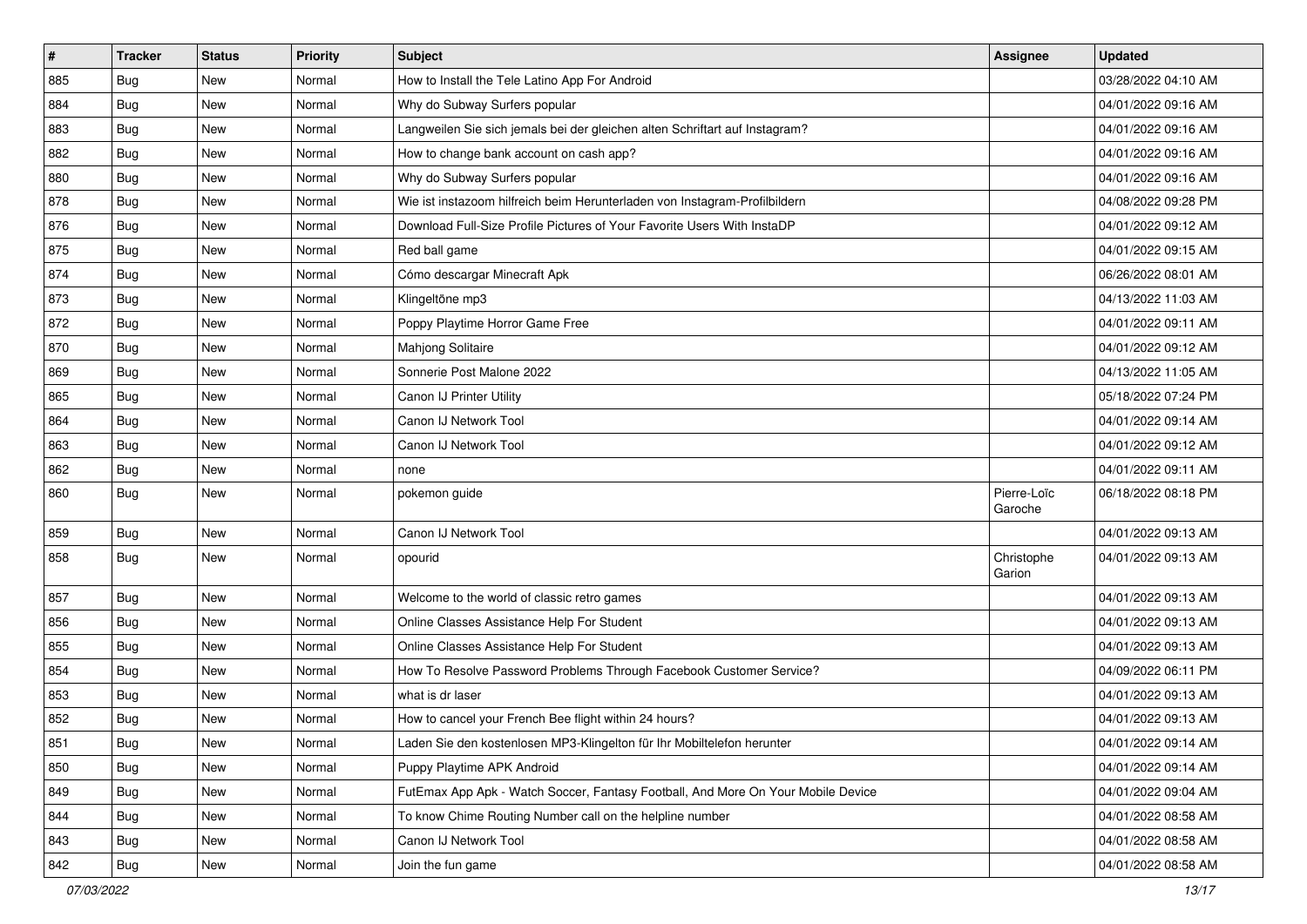| $\vert$ # | <b>Tracker</b> | <b>Status</b> | <b>Priority</b> | <b>Subject</b>                                                | <b>Assignee</b>        | <b>Updated</b>      |
|-----------|----------------|---------------|-----------------|---------------------------------------------------------------|------------------------|---------------------|
| 841       | Bug            | New           | Normal          | How do I activate FOX NOW?                                    |                        | 04/01/2022 08:58 AM |
| 840       | Bug            | New           | Normal          | Is Tubi really free and legal?                                |                        | 04/01/2022 08:58 AM |
| 839       | <b>Bug</b>     | New           | Normal          | How do I activate FOX NOW?                                    |                        | 04/01/2022 08:58 AM |
| 838       | Bug            | New           | Normal          | Celebrity Hunter Mod apk - Como instalá-lo                    |                        | 04/01/2022 08:58 AM |
| 837       | Bug            | New           | Normal          | To Create An Instagram Story                                  | Pierre-Loïc<br>Garoche | 04/01/2022 08:58 AM |
| 836       | Bug            | New           | Normal          | What Is The Required Amount To Pay As Cash App Clearance Fee? |                        | 04/01/2022 09:00 AM |
| 835       | Bug            | New           | Normal          | Build your strong army with Taming io                         |                        | 04/01/2022 08:59 AM |
| 834       | <b>Bug</b>     | New           | Normal          | Grasp the secret to relieve stress and fatigue                |                        | 04/01/2022 08:57 AM |
| 833       | <b>Bug</b>     | New           | Normal          | Does Direct Deposit Hit Chime- seek Chime Customer Service    |                        | 04/01/2022 08:59 AM |
| 832       | <b>Bug</b>     | New           | Normal          | Choque Royale Mod Apk                                         |                        | 04/01/2022 08:59 AM |
| 831       | <b>Bug</b>     | New           | Normal          | Build and shoot                                               |                        | 05/29/2022 04:47 PM |
| 830       | <b>Bug</b>     | New           | Normal          | Poppy Playtime APK                                            |                        | 06/27/2022 10:31 PM |
| 829       | Bug            | New           | Normal          | Write My Dissertation For Me UK                               | Pierre-Loïc<br>Garoche | 06/26/2022 04:13 AM |
| 828       | Bug            | New           | Normal          | Nursery management                                            |                        | 06/28/2022 12:10 PM |
| 827       | <b>Bug</b>     | New           | Normal          | Come To Know The Required Steps To Unlock Cash App Account    |                        | 04/01/2022 08:59 AM |
| 826       | Bug            | New           | Normal          | How to Dowload MXL TV Premium                                 |                        | 05/26/2022 03:34 PM |
| 825       | Bug            | New           | Normal          | Lucky Patcher Download                                        |                        | 06/26/2022 06:09 PM |
| 822       | <b>Bug</b>     | New           | Normal          | Dowload Your Boyfriend Game                                   |                        | 07/02/2022 12:41 PM |
| 821       | <b>Bug</b>     | New           | Normal          | Nicoo - A Review of the Popular Battle Royale Game            |                        | 06/28/2022 08:30 AM |
| 820       | <b>Bug</b>     | New           | Normal          | Metal Slug Apk para Android                                   |                        | 07/03/2022 06:55 AM |
| 819       | <b>Bug</b>     | New           | Normal          | Metal Slug Apk para Android                                   |                        | 06/27/2022 09:35 AM |
| 818       | <b>Bug</b>     | New           | Normal          | Have you ever played a basketball game?                       | Corentin<br>Lauverjat  | 04/01/2022 08:55 AM |
| 817       | Bug            | New           | Normal          | Pacman 30th Anniversary                                       |                        | 07/02/2022 05:11 AM |
| 816       | Bug            | New           | Normal          | Play Scribble io fun with everyone                            |                        | 07/02/2022 10:43 AM |
| 815       | <b>Bug</b>     | New           | Normal          | how do i call cash app customer service                       | Xavier Thirioux        | 07/02/2022 08:36 AM |
| 814       | Bug            | New           | Normal          | Stage Fright Cure                                             | Pierre-Loïc<br>Garoche | 06/28/2022 12:31 AM |
| 811       | Bug            | New           | Normal          | Canon IJ Network Tool                                         |                        | 07/02/2022 02:19 AM |
| 809       | <b>Bug</b>     | New           | Normal          | Smash Karts - immerse yourself in the exciting race           |                        | 07/02/2022 05:46 AM |
| 808       | Bug            | New           | Normal          | Sinnvolle Guten-Morgen-Grüße                                  |                        | 07/01/2022 03:27 AM |
| 807       | <b>Bug</b>     | New           | Normal          | 1v1Battle is a strategic action 'Build and shoot' game        |                        | 06/27/2022 06:52 AM |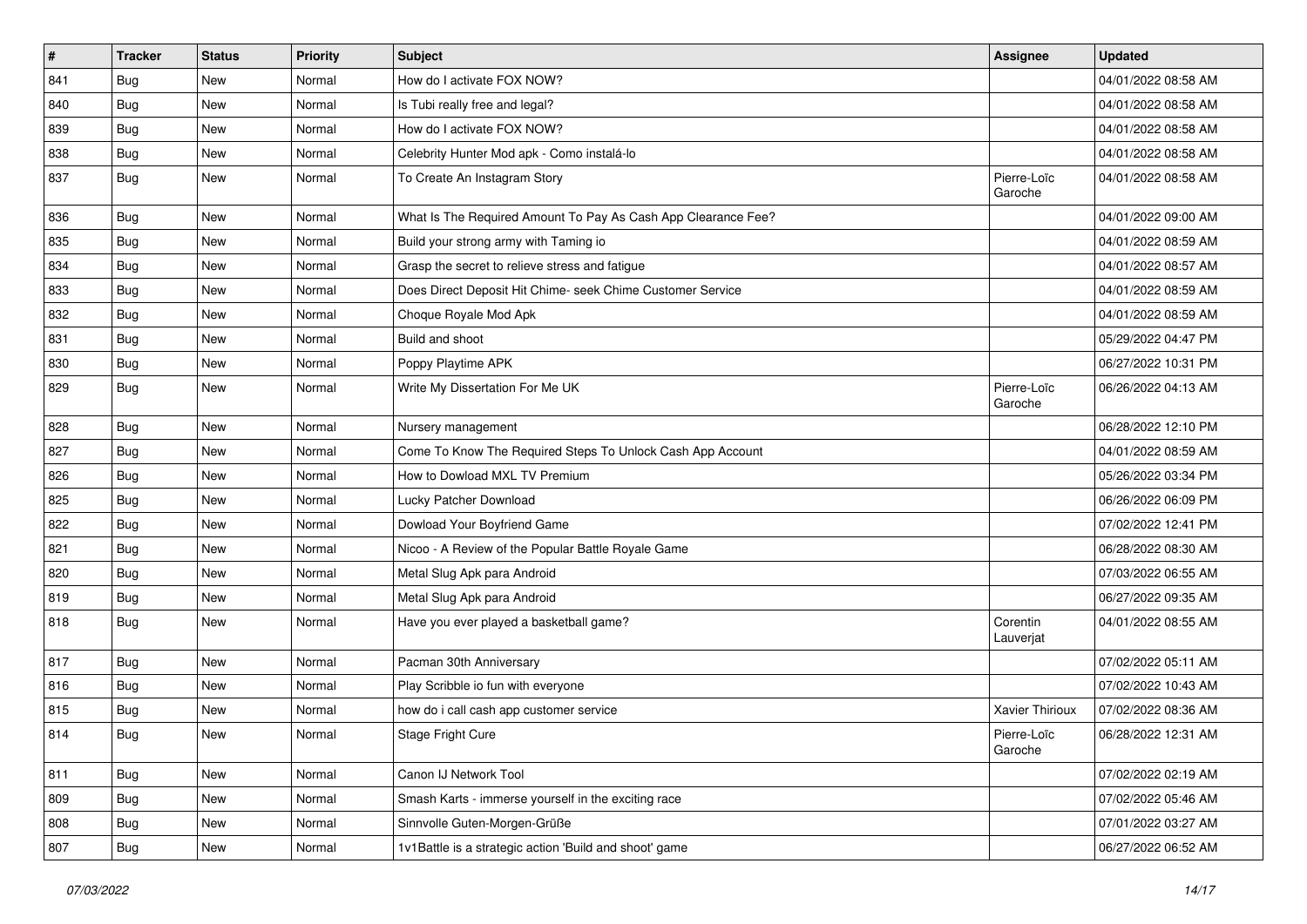| $\vert$ # | <b>Tracker</b> | <b>Status</b> | <b>Priority</b> | Subject                                                                       | <b>Assignee</b>        | <b>Updated</b>      |
|-----------|----------------|---------------|-----------------|-------------------------------------------------------------------------------|------------------------|---------------------|
| 805       | <b>Bug</b>     | New           | Normal          | Ketamine Online Store                                                         | Christophe<br>Garion   | 07/01/2022 02:49 AM |
| 804       | <b>Bug</b>     | New           | Normal          | Review                                                                        |                        | 07/02/2022 09:56 PM |
| 802       | Bug            | New           | Normal          | Who Is an ETL Engineer                                                        |                        | 07/02/2022 06:40 AM |
| 801       | Bug            | New           | Normal          | Who Is an ETL Engineer                                                        |                        | 07/02/2022 05:26 AM |
| 800       | <b>Bug</b>     | New           | Normal          | Who Is an ETL Engineer                                                        |                        | 07/03/2022 02:50 AM |
| 799       | <b>Bug</b>     | New           | Normal          | Who Is an ETL Engineer                                                        |                        | 07/01/2022 11:11 PM |
| 798       | Bug            | New           | Normal          | Who Is an ETL Engineer                                                        |                        | 07/02/2022 09:12 PM |
| 797       | <b>Bug</b>     | New           | Normal          | Psychedelic                                                                   | Christophe<br>Garion   | 07/01/2022 03:52 AM |
| 796       | <b>Bug</b>     | New           | Normal          | How Does Cash App ++ actually work and What is the process of it              |                        | 07/02/2022 11:27 PM |
| 795       | Bug            | New           | Normal          | Drift Boss - Exciting Race                                                    |                        | 06/26/2022 06:32 PM |
| 792       | Bug            | New           | Normal          | What is Google Camera Mod?                                                    |                        | 06/27/2022 10:20 AM |
| 791       | <b>Bug</b>     | New           | Normal          | Samsnung TV Plus is not working                                               |                        | 04/01/2022 09:03 AM |
| 790       | Bug            | New           | Normal          | My app                                                                        |                        | 04/01/2022 09:03 AM |
| 789       | Bug            | New           | Normal          | Full version                                                                  |                        | 07/02/2022 05:41 PM |
| 788       | Bug            | New           | Normal          | Intro Maker Mod APK                                                           |                        | 07/02/2022 12:36 AM |
| 787       | Bug            | New           | Normal          | Assured Assignment Help                                                       |                        | 07/03/2022 03:45 AM |
| 786       | <b>Bug</b>     | New           | Normal          | Best Assignment Help in Australia & UK                                        |                        | 07/02/2022 01:03 PM |
| 785       | Bug            | New           | Normal          | How To Get Money Off Cash App Without Card Or With A Card?                    |                        | 07/02/2022 07:16 AM |
| 784       | Bug            | New           | Normal          | How To Add Money On Cash App Card And Check The Funds?                        |                        | 07/02/2022 08:11 AM |
| 783       | <b>Bug</b>     | New           | Normal          | How Do I Determine The Reasons And Solutions To Fix Cash App Transfer Failed? |                        | 07/03/2022 07:06 AM |
| 782       | Bug            | New           | Normal          | Comment faire une sonnerie téléphonique                                       |                        | 07/01/2022 08:28 PM |
| 781       | Bug            | New           | Normal          | Free Whatsapp Group to Join                                                   |                        | 07/02/2022 07:28 AM |
| 780       | Bug            | New           | Normal          | Best Whatsapp Modified APKs                                                   | Pierre-Loïc<br>Garoche | 07/02/2022 12:44 PM |
| 777       | Bug            | New           | Normal          | Obtain driving instructions using Google Maps.                                |                        | 07/03/2022 06:50 AM |
| 776       | <b>Bug</b>     | New           | Normal          | Wibargain                                                                     |                        | 07/02/2022 09:26 AM |
| 775       | Bug            | New           | Normal          | cash app                                                                      |                        | 02/14/2022 08:20 AM |
| 774       | Bug            | New           | Normal          | Follow proper initiatives                                                     |                        | 07/01/2022 04:41 PM |
| 773       | Bug            | New           | Normal          | Spades - Play online free                                                     |                        | 07/02/2022 08:02 AM |
| 772       | <b>Bug</b>     | New           | Normal          | united airlines baggage policy                                                |                        | 07/01/2022 07:30 PM |
| 771       | Bug            | New           | Normal          | united airlines baggage policy                                                |                        | 07/01/2022 09:14 PM |
| 770       | Bug            | New           | Normal          | Canon IJ Network Tool                                                         |                        | 07/02/2022 11:06 PM |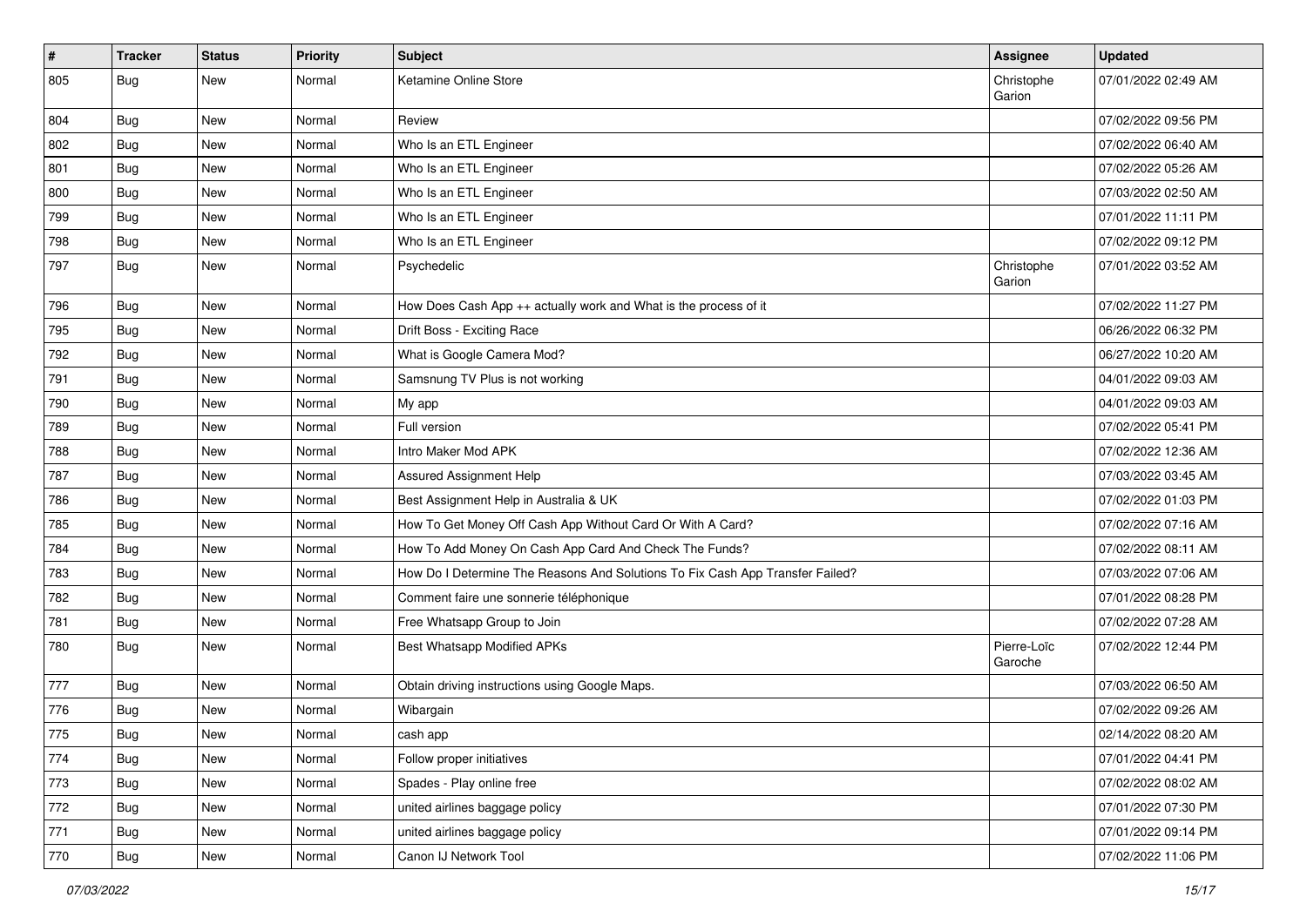| $\vert$ # | Tracker    | <b>Status</b> | <b>Priority</b> | <b>Subject</b>                                                                                      | Assignee               | <b>Updated</b>      |
|-----------|------------|---------------|-----------------|-----------------------------------------------------------------------------------------------------|------------------------|---------------------|
| 769       | <b>Bug</b> | New           | Normal          | check my cash app                                                                                   |                        | 07/02/2022 10:50 AM |
| 768       | Bug        | <b>New</b>    | Normal          | Where can you buy best jackets online?                                                              |                        | 06/26/2022 01:50 PM |
| 767       | <b>Bug</b> | New           | Normal          | apkmod                                                                                              |                        | 07/01/2022 09:50 PM |
| 766       | Bug        | New           | Normal          | Pobreflix Mod APK Review                                                                            |                        | 07/02/2022 02:16 AM |
| 765       | Bug        | New           | Normal          | Follow proper initiatives to check my cash app                                                      |                        | 07/02/2022 03:41 PM |
| 764       | Bug        | New           | Normal          | What is available to see what I can watch HBO Max?                                                  |                        | 07/02/2022 12:16 AM |
| 762       | Bug        | New           | Normal          | How To Add Money To A Cash App Card If Struggling With Low Amount?                                  |                        | 06/29/2022 10:53 AM |
| 761       | Bug        | New           | Normal          | What is it about basketball that makes it so popular in the United States?                          | Corentin<br>Lauverjat  | 07/03/2022 12:59 AM |
| 760       | Bug        | New           | Normal          | apkmod                                                                                              |                        | 06/27/2022 04:13 PM |
| 759       | Bug        | New           | Normal          | Canon IJ Network Tool                                                                               | Pierre-Loïc<br>Garoche | 07/02/2022 02:36 AM |
| 758       | Bug        | New           | Normal          | How Do I Study Consistently For Hours?                                                              |                        | 06/27/2022 12:49 AM |
| 757       | Bug        | New           | Normal          | Why Is Issue of Car Maintenance so Famous for the Consumers?                                        |                        | 04/01/2022 09:01 AM |
| 754       | Bug        | New           | Normal          | Cómo descargar tonos gratis de teléfono celular                                                     |                        | 06/26/2022 01:56 PM |
| 753       | Bug        | New           | Normal          | onlineessaygrader                                                                                   |                        | 06/28/2022 05:55 AM |
| 752       | Bug        | New           | Normal          | Plagerism checker                                                                                   |                        | 06/26/2022 06:33 PM |
| 750       | Bug        | New           | Normal          | Create a Report Template                                                                            |                        | 06/26/2022 04:27 PM |
| 749       | <b>Bug</b> | New           | Normal          | The Best Bubble Shooter Game for Android                                                            |                        | 06/26/2022 12:12 PM |
| 748       | <b>Bug</b> | New           | Normal          | Il y a quelques façons d'obtenir des sonneries gratuites pour votre iPhone                          |                        | 06/26/2022 11:24 PM |
| 747       | <b>Bug</b> | New           | Normal          | How to Install Tyflex Plus on Your Android Device                                                   |                        | 06/26/2022 08:16 AM |
| 744       | <b>Bug</b> | New           | Normal          | <b>Pixel Survive</b>                                                                                |                        | 06/28/2022 05:13 AM |
| 743       | Bug        | New           | Normal          | They promote 'pixel art' contests and a 'game jam' related to the work and figure of Carlos Casares |                        | 06/28/2022 12:04 PM |
| 742       | <b>Bug</b> | New           | Normal          | How Long Does Cash App Support Take To Respond For A Better Support?                                |                        | 06/25/2022 11:00 PM |
| 741       | Bug        | New           | Normal          | <b>Blockchain Technology Solutions</b>                                                              |                        | 06/26/2022 02:19 AM |
| 739       | Bug        | New           | Normal          | law dissertation help                                                                               |                        | 06/27/2022 06:12 PM |
| 738       | <b>Bug</b> | New           | Normal          | How Much Amount Do I Get Using The Referral Code For Cash App?                                      |                        | 06/27/2022 03:58 PM |
| 737       | <b>Bug</b> | New           | Normal          | How Do I Talk To A Live Person At Facebook If Anything Is Doubtful?                                 |                        | 06/27/2022 09:59 PM |
| 736       | Bug        | New           | Normal          | Want to Edit in My Website (transfer-factor.net) Unfortunately, Unable to Edit It                   |                        | 06/24/2022 07:32 AM |
| 735       | <b>Bug</b> | New           | Normal          | A quick fix of how to get money back from cash app stocks                                           |                        | 07/03/2022 05:40 AM |
| 734       | Bug        | New           | Normal          | DR. STRANGE: Multiverse of Scheduling Madness!                                                      |                        | 06/28/2022 07:07 AM |
| 733       | <b>Bug</b> | New           | Normal          | How does one go about getting a book deal?                                                          |                        | 06/28/2022 06:35 PM |
| 732       | <b>Bug</b> | New           | Normal          | Get rectifications steps about why cash app transfer failed                                         |                        | 06/26/2022 03:28 PM |
| 731       | <b>Bug</b> | New           | Normal          | Avail Of Cash App Customer Service If Unable To Down Cash App Mobile App?                           |                        | 06/25/2022 08:36 PM |